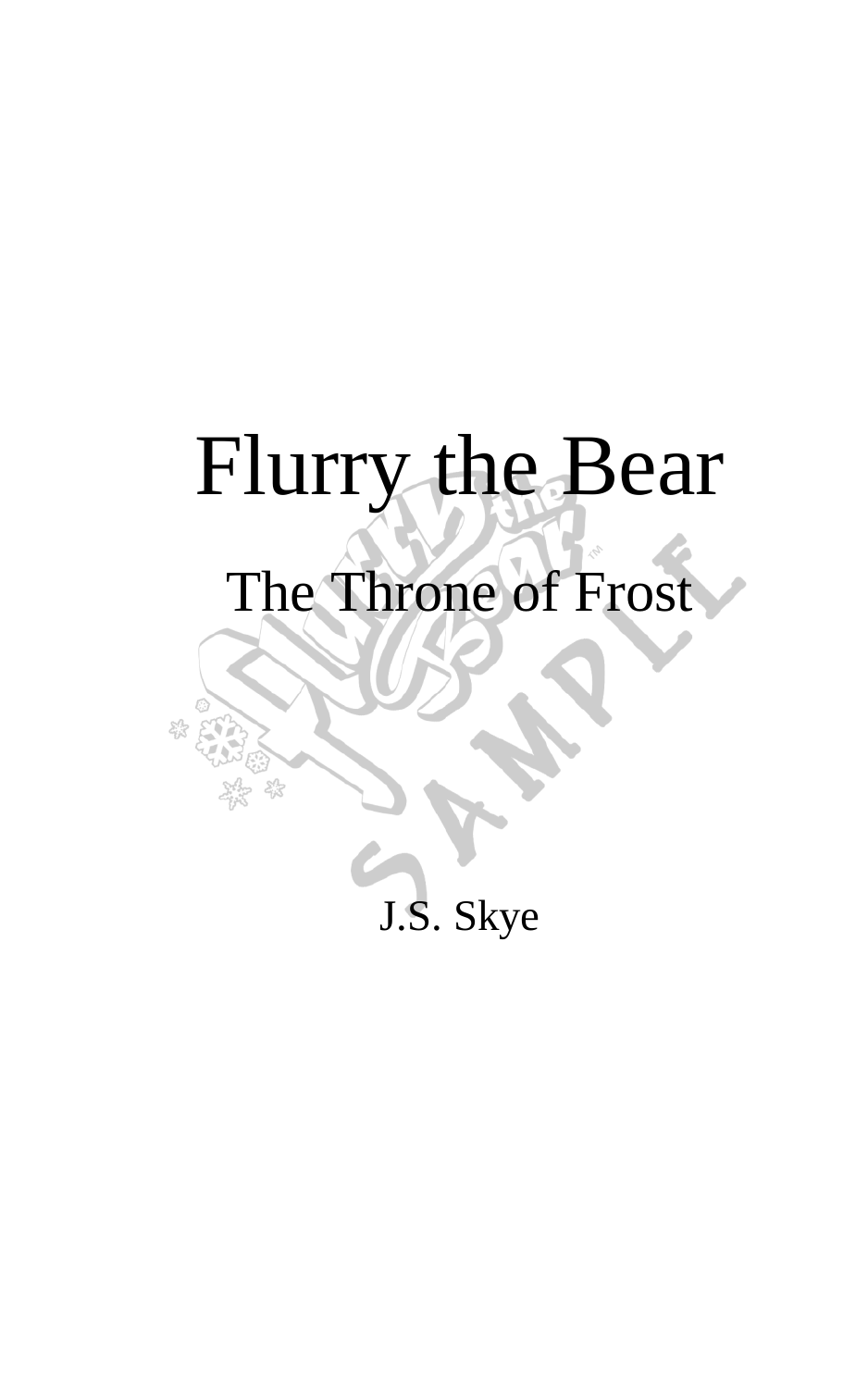#### **Flurry the Bear**

#### **The Throne of Frost**

2<sup>nd</sup> Edition – January 2015 First Published – July 2013

All characters featured in this novel, the distinctive names and likenesses thereof, and all related content are the sole property of J.S. Skye. No similarity between any of the names, characters, persons, and/or institutions in this book with those of any living or dead person or institution is intended, and any such similarity which may exist is purely coincidental.

> The Throne of Frost (Flurry the Bear – Book 3) Copyright © 2015 J.S. Skye All rights reserved. www.FlurryTheBear.com

Cover art by Luís Figueiredo, Francois Beauregard, J.S. Skye, & Tony Washington

> ISBN: 0692372547 ISBN-13: 978-0692372548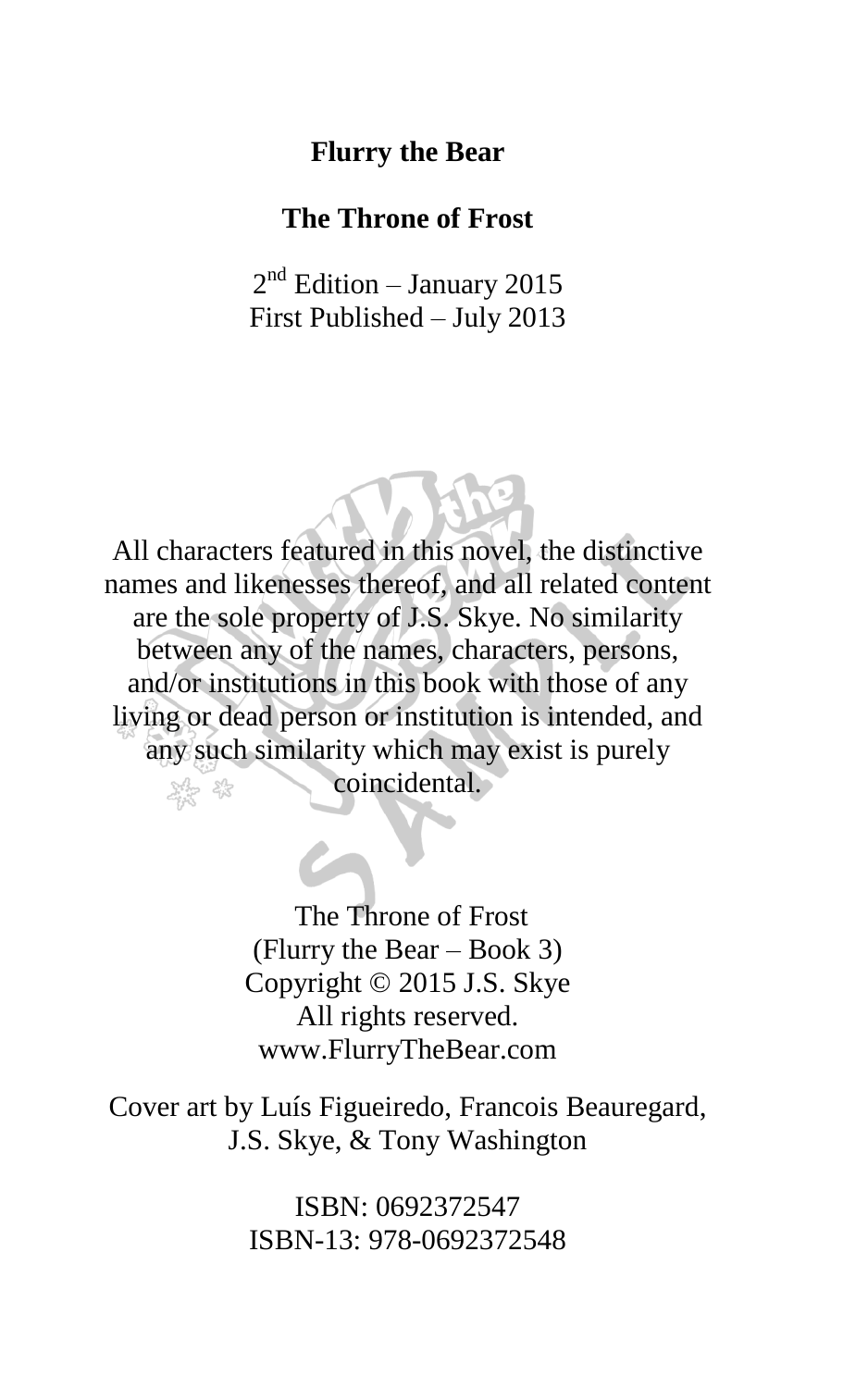

### CHAPTER 3 THE CAVE AT URSIDEA

The temperature continued to decrease, and the wind grew stronger, but Drizzle was determined and would not be swayed. He had to prove that he, too, was courageous and of value. Drizzle was grateful to have the staff he had brought from Christopher Kringle's house. Without it to anchor him in the snow, the wind might have blown him away.

Drizzle continued to focus his attention on reaching Ursidea. He did not hear the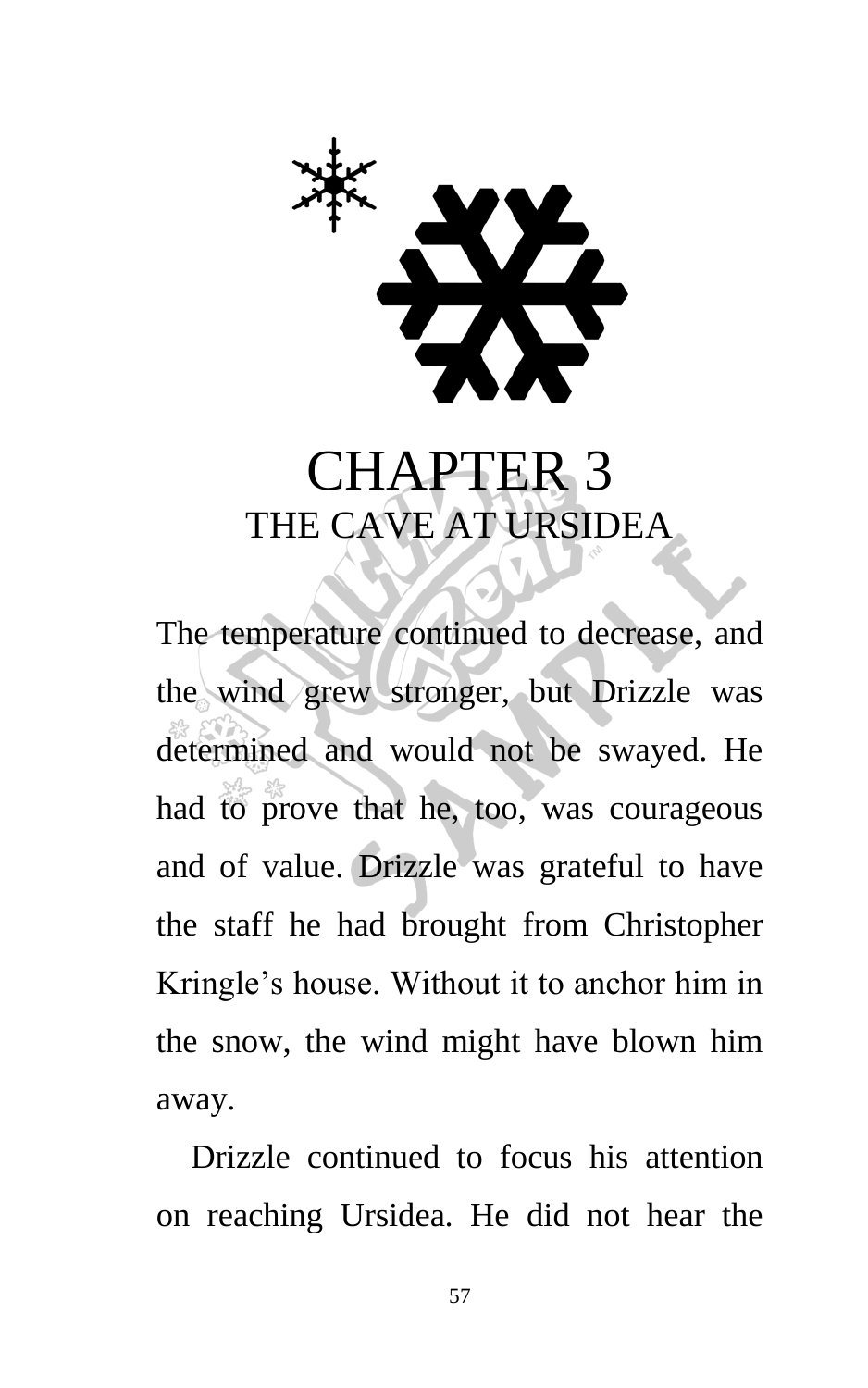faint voice on the wind which called out his name. "Drizzle! Drizzle! Wait!" Fall shouted out to him. She was quite a distance behind him, but his black fur starkly contrasted the snow, which enabled her to see him. The wind blew so hard that she could hardly hear her own voice when she called out to her friend up ahead. In fact, she thought that she should have brought a walking stick of her own. Fall had to hunch over to press forward. She nearly had to crawl at times, to fight against the strength of the wind.

When Fall realized it was no use to call out to Drizzle any longer, she focused entirely on trying to keep up her pace. She could not allow her friend out of her sight. In this kind of a storm, she was greatly concerned that Drizzle would get lost and be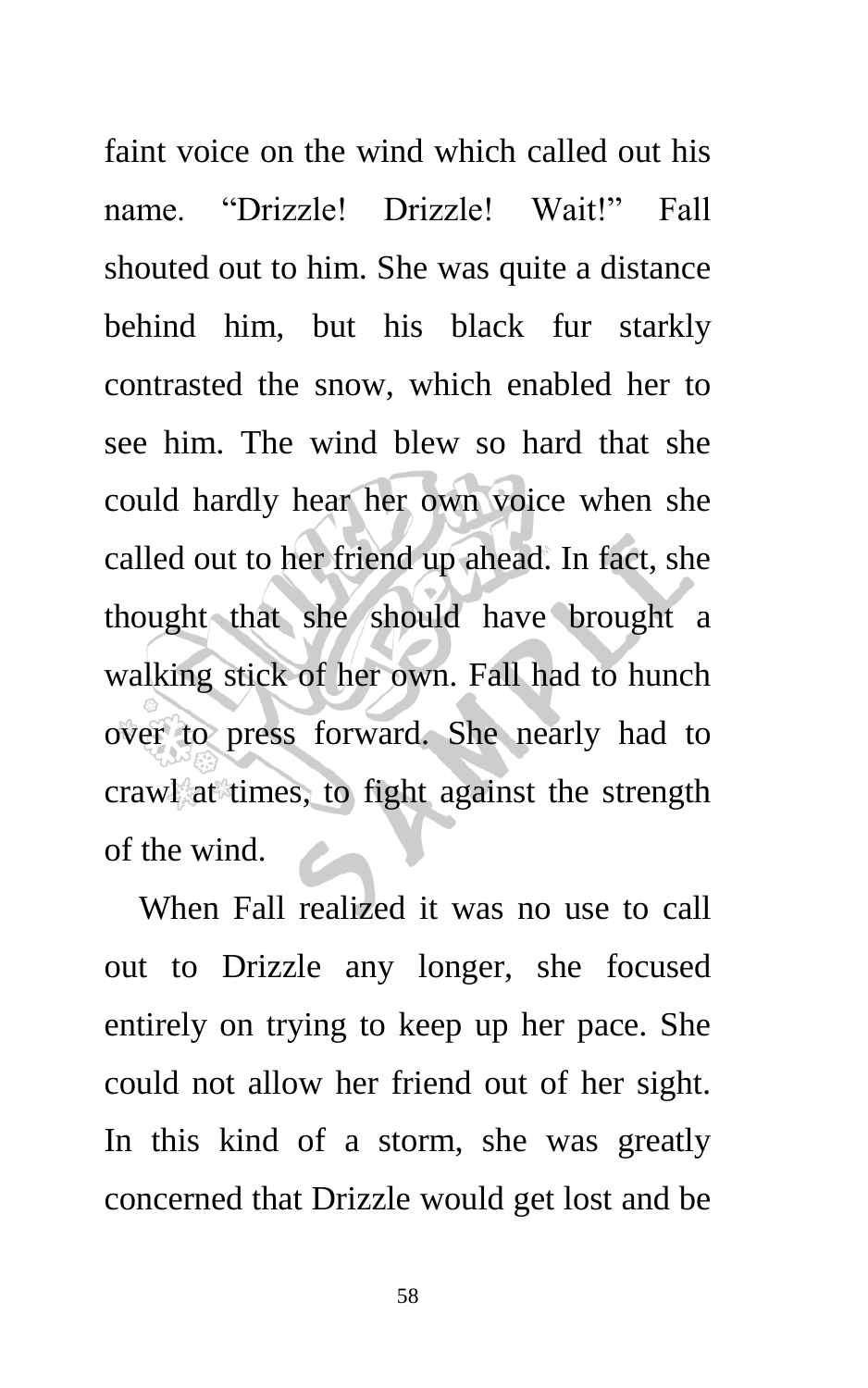stranded all alone in the middle of the squall without knowing how to get back home. However, Fall was not sure how to get back herself. The wind quickly erased any and all signs of their presence. Her footprints were completely undetectable in the swirling snow.

Fall gasped when Drizzle was no longer in sight. Her fears had become reality. *Oh no!* Fall thought to herself. In a panic, she shouted for him repeatedly. "Drizzle! Drizzle! Where are you? It's me! Fall!" She paused for a moment then tried again. "Drizzle! Answer me!" She realized that her shouts were of no use.

Fall raced across the snow, toward Drizzle's last known location, but she still could not catch a glimpse of her friend. A tear trickled down her cheek and quickly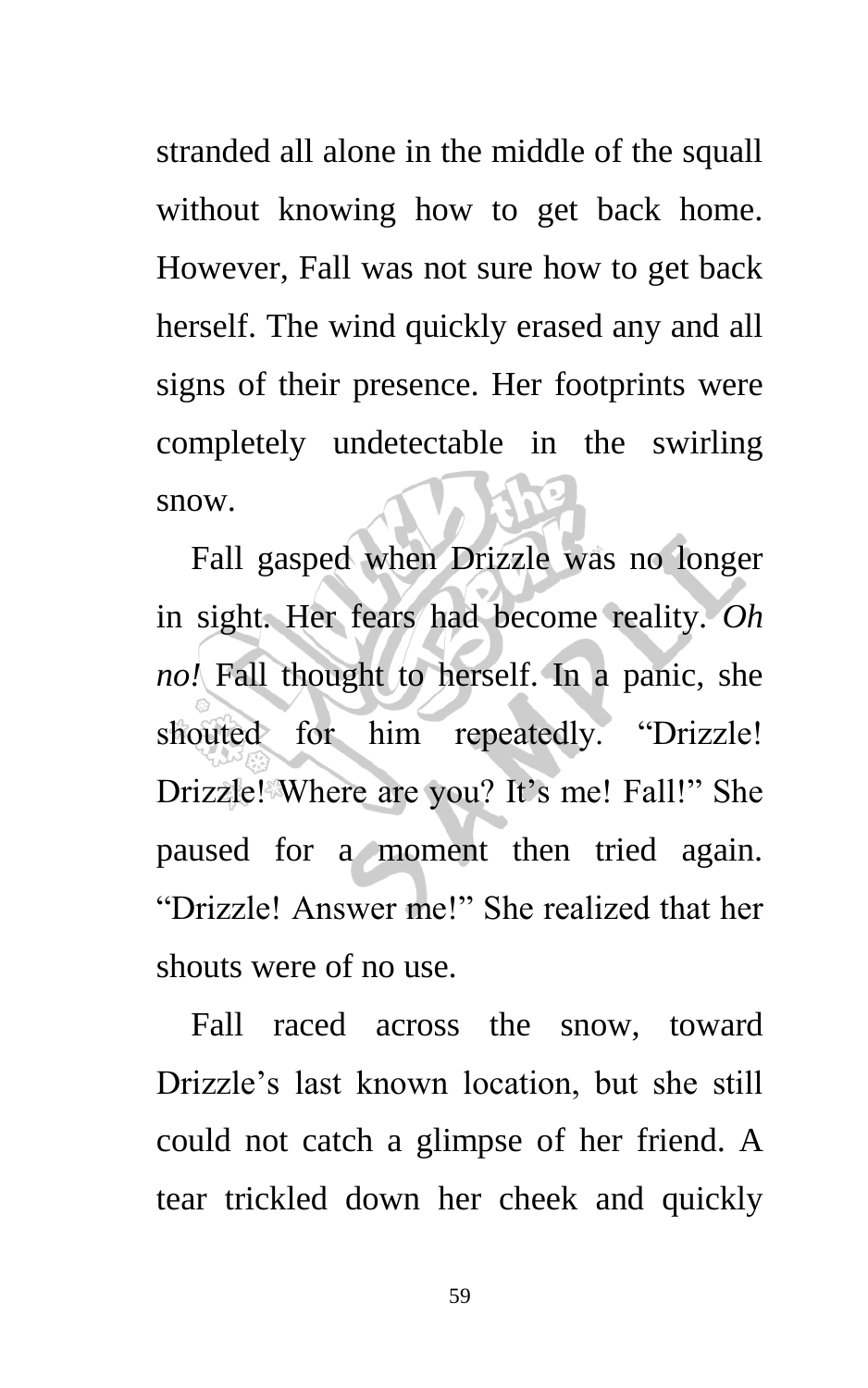became ice. "Drizzle!" she wept softly. As Fall continued further, she felt hopeless. She cried harder. Fall worried for Drizzle, and for herself as well.

Fall traversed the land the best she could, though the terrain now sloped away. Without warning, Fall slipped and tumbled down the hill. She slid to a stop, stood up, and brushed the snow off. The wind blew so hard that it was impossible for her to see the terrain or to know where the clouds stopped and the ground began. Fear gripped tightly upon the young cub's heart. She screamed, "Help me! Help! Please help!" Fall attempted to turn back, but continued to slide back down the hill.

Fall lay in the snow. Her hope fled from her. She had no idea what she'd do next. She lifted her head, wiped snow from her eyes,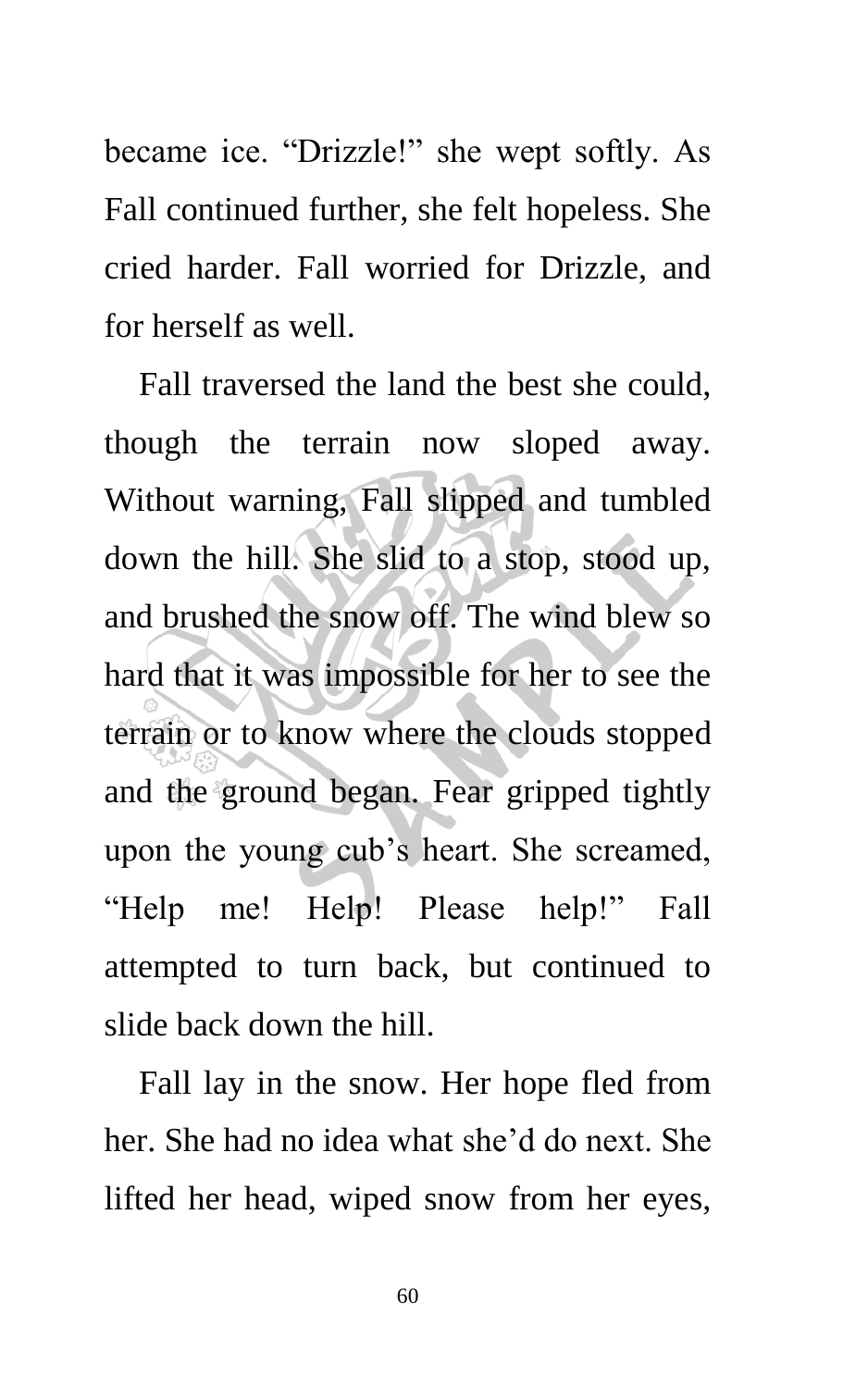and saw a shadowy figure come toward her. She stood up and put her paws over her eyes to shield them from the snow. She hoped it would allow her to get a better look. Before long, the figure stood right in front of her.

"Fall? What are you doing here?" Drizzle asked.

"I came to get you!" Fall struggled to reply through the turmoil of the storm.

"Why? I'm on a dangerous mission! You shouldn't have come!" Drizzle insisted.

"Drizzle, I'm worried about you! Come back with me," Fall beckoned.

"I can't! I have to prove that I'm not worthless. I want my parents and Flurry to see that I can be brave and courageous, too."

"Drizzle, you don't have to prove anything to anybody! I'm your friend, and you didn't need to prove anything to me."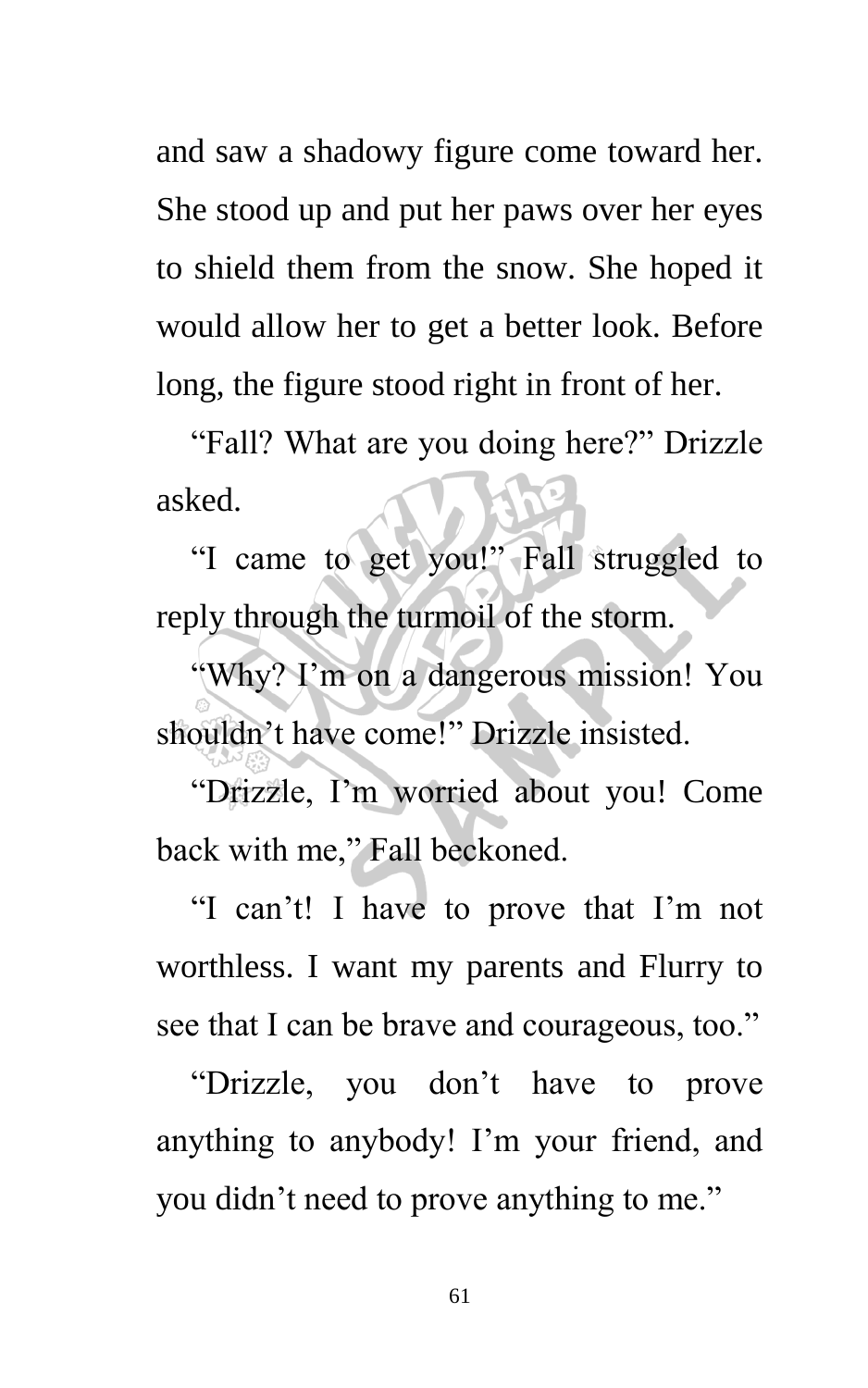"You wouldn't understand."

"Okay, now you sound like my brother," Fall shot back. "You're more like him than you …" Before their conversation could continue, they heard a bloodcurdling howl. "Uh … what was that?" Fall asked in an uneasy tone.

"It sounded like a wolf," Drizzle replied with concern in his voice.

"Drizzle, I'm scared!" Fall ran up and grabbed his arm.

"Come with me! I think I found a place where we can take shelter." Drizzle led Fall by the paw. They pressed forward and disappeared into the blanket of heavy snowfall.

Meanwhile, Vallidore continued to howl. "I hope they can hear me and call back to us," Vallidore told the cubs who rode on his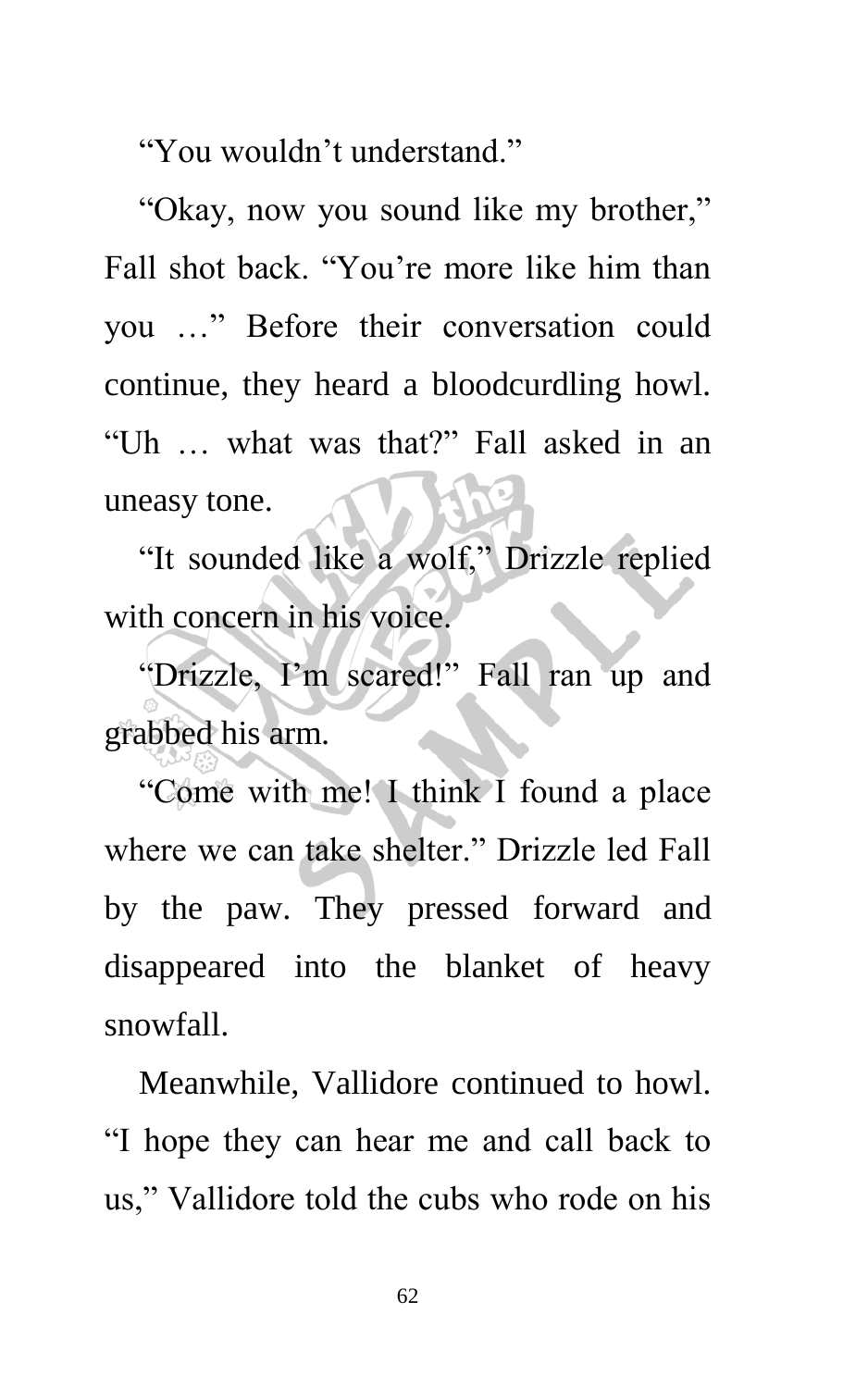back. They continued on their course toward Ursidea.

"Unless they hear your howl, and it scares them away," Flurry reasoned.

"You have a point. I'll redouble my effort to get us there sooner," answered the white wolf. Vallidore added another burst of speed to his hot pursuit of their friends.

Vallidore ran as fast, if not faster, than any wolf could run, but the deep snow made it difficult for him. His muscles ached as the icy precipitation continued to descend from the sky with no end in sight. Vallidore was without any footprints to track. Luckily, he knew the land very well, and he could find Ursidea with his eyes closed.

"We're almost there! Both of you keep your eyes sharp. This land is very dangerous. There's a good reason why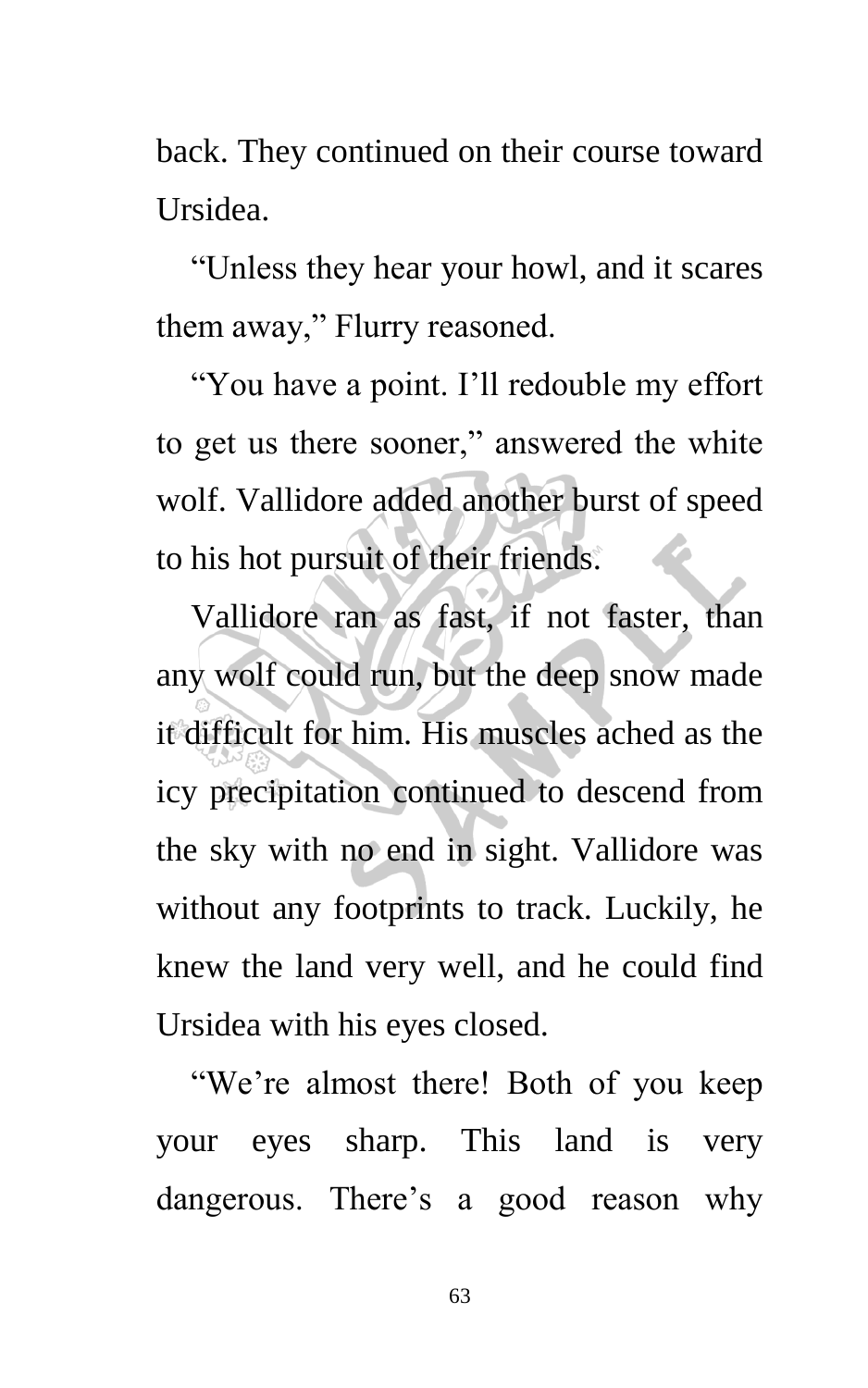Christopher made this region forbidden."

"Why?" Flurry asked. "What's so bad about it?"

"Have you heard of Jack Frost?" Vallidore asked.

"Uhm … I'm not sure. Kind of. I guess?"

"Ages ago, Jack and Christopher were friends, but Jack became evil. At the peak of his tyranny, Jack ruled all of the northern lands from his throne in Ursidea. Jack was cruel and unrelenting. He demanded homage from everyone. Those not loyal to him were hunted down and brought to justice. Well, it was what he considered to be justice anyway.

"It seemed like his cruel and twisted rule would never end, until one brave warrior challenged him. A red panda, by the name of Tomodachi the Great, dared to dispute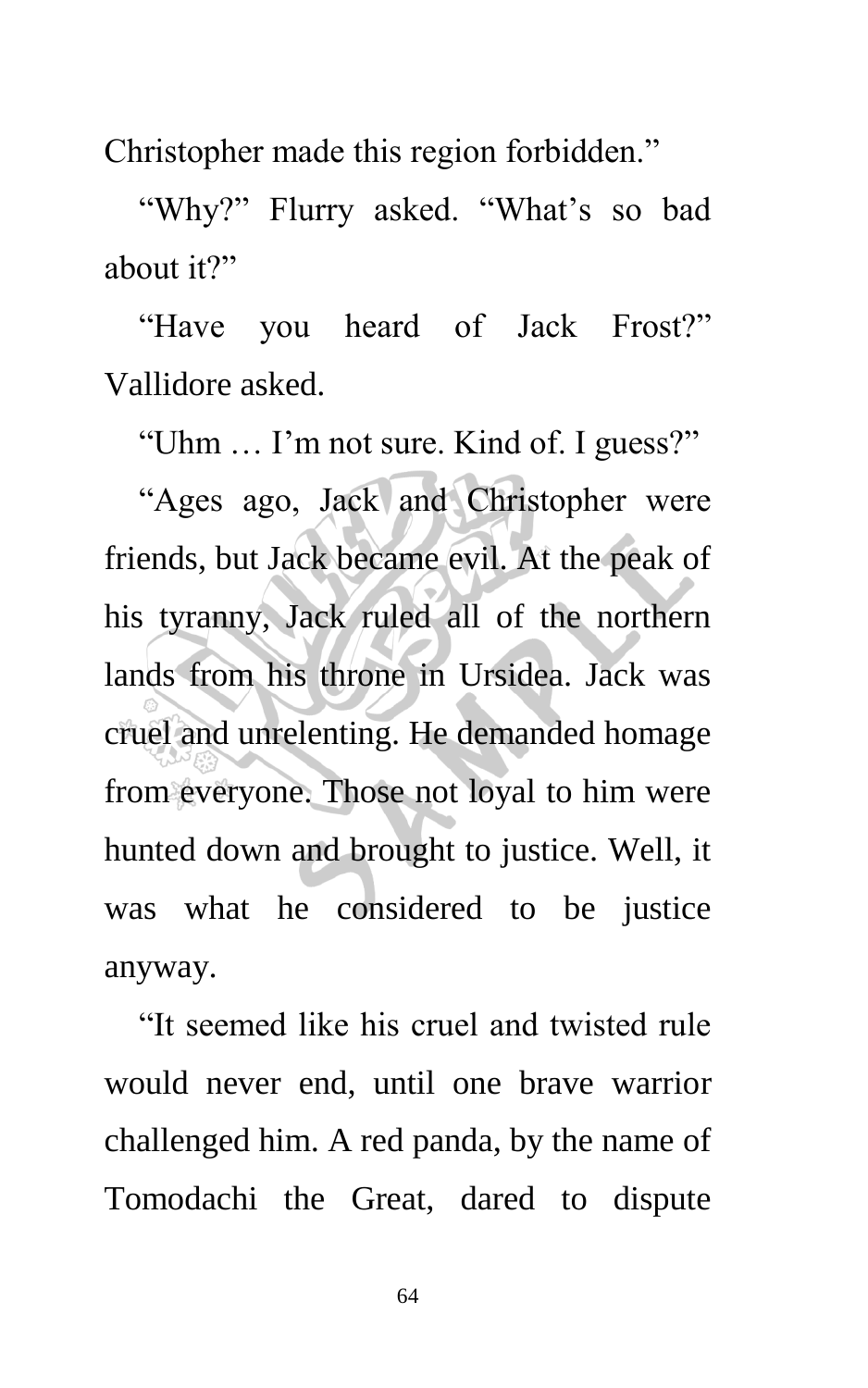Jack's reigning dictatorship. Christopher Kringle sought the help of the Great King. The King gave a special sword to Christopher and asked that it be delivered to Tomodachi. This sword was forged by the blue stars of Khima. It's said that the sword has the power to defeat evil regardless of what form it may take. Tomodachi and Jack had a final confrontation in Ursidea. Tomodachi and a bear cub defeated Jack together. Jack was imprisoned in his palace and buried. He has remained there for the past 7,000 years."

"If he's in prison, then we don't have anything to worry about," Flurry concluded. "We don't, right?"

"Christopher is worried that Jack might be free. The weather was his first point of concern. It has never gotten this cold, nor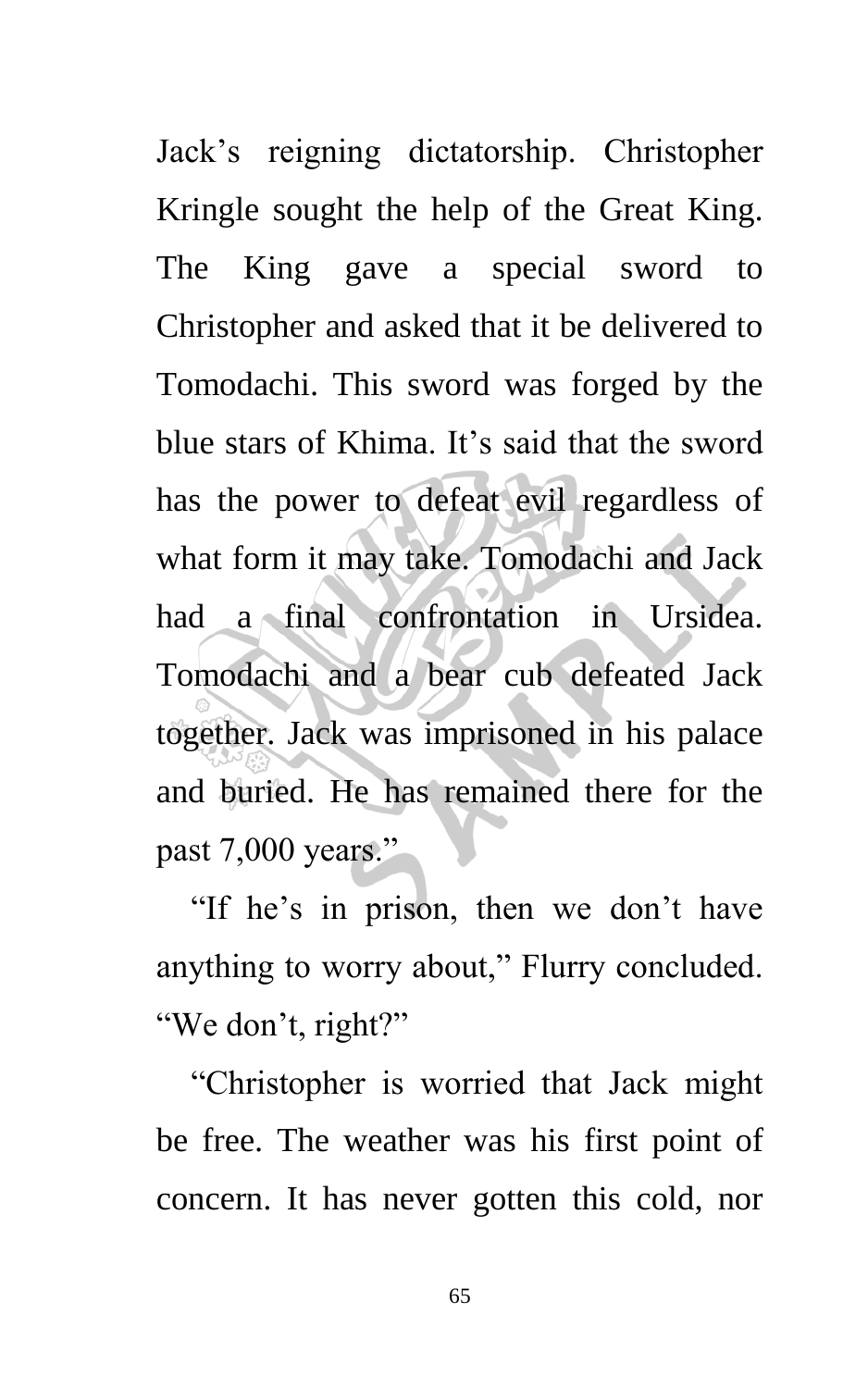has there been a blizzard since the time of Jack's rule. He's either free, or it's a sign that his evil is awakening."

"Uh, oh!" Flurry's face expressed an immense amount of fear. Noah listened intently to every detail of the story. When he noticed that Flurry looked worried, he patted him on the arm to reassure the cub that he was there to watch over him.

Suddenly, they came to a stop. "There!" Vallidore called out.

"What?" Flurry asked.

"We're near Jack's palace. However, this is a bad sign. I don't see Drizzle or Fall. They're either lost, or they've gone inside. Both outcomes are bad. Hold on tight! We need to go down and make sure they haven't gone into the palace."

Vallidore rushed down the hill. This was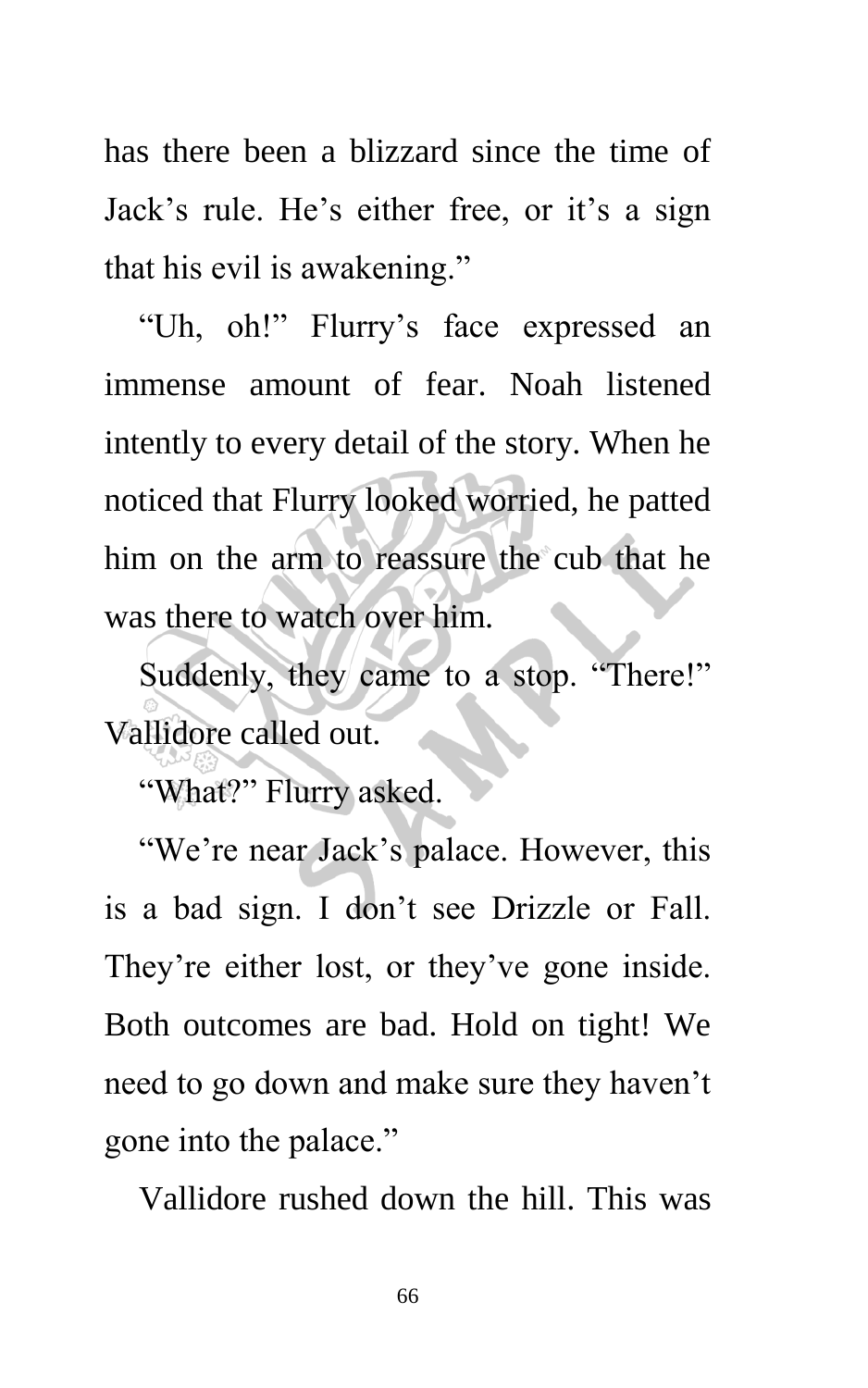the very same slope that Fall slid down only moments prior, but all signs of her presence were erased by the snow and wind.

When they ascended another hill, Flurry saw something out ahead of them that glimmered. "Look!" Flurry shouted and jumped off of Vallidore's back to run toward the shimmering object. **Alle** 

Noah was horrified by Flurry's haste. He, too, alighted from Vallidore's back. The lion cub waved his arms back and forth to warn Flurry of danger, but the bear cub did not listen, as usual. Flurry scurried out onto what seemed to be fresh ice.

"Why isn't this covered by snow?" Flurry asked the wolf. Before Vallidore could reply, the ice cracked, and Flurry fell through.

"Flurry!" Vallidore shouted, sped up to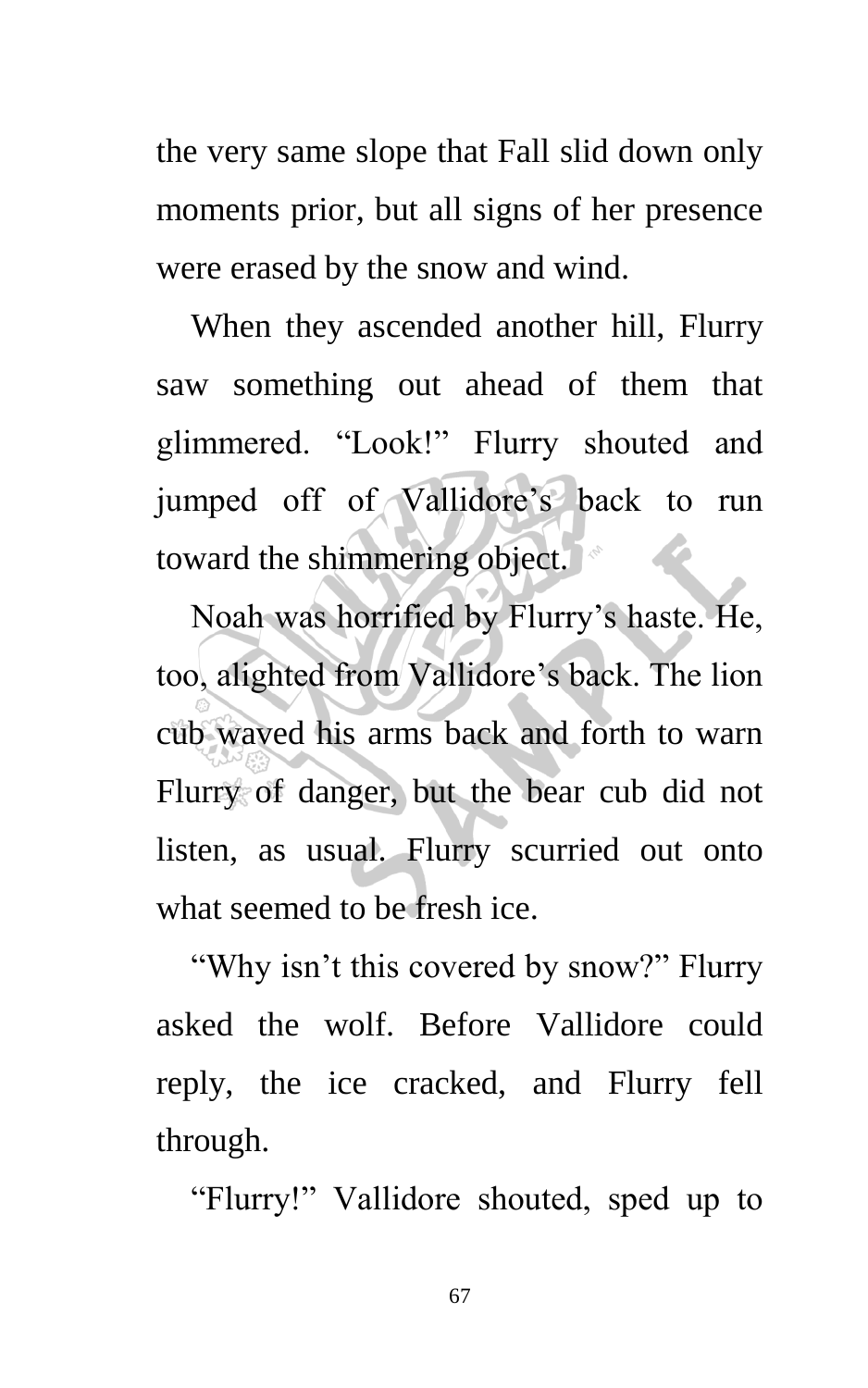the edge of the broken ice, and peered down into the hole. It was too dark for the wolf to see anything clearly.

"I'm okay!" came Flurry's soft, faint voice.

Noah felt relieved, but Vallidore's concern grew more dire. "Flurry! Stay where you are! Noah and I will find another way down. Stay put! I mean it!"

Vallidore and Noah rushed down the hill to search for another entry point. The terrain had changed a lot over the years, but Vallidore realized that the giant mound of snow was, in fact, Jack's buried palace. Vallidore was deeply troubled by how imminent the danger really was. Jack lived long before Vallidore was born, but the wolf knew full well the horrible things Frost had done. Jack would not hesitate to kill anyone,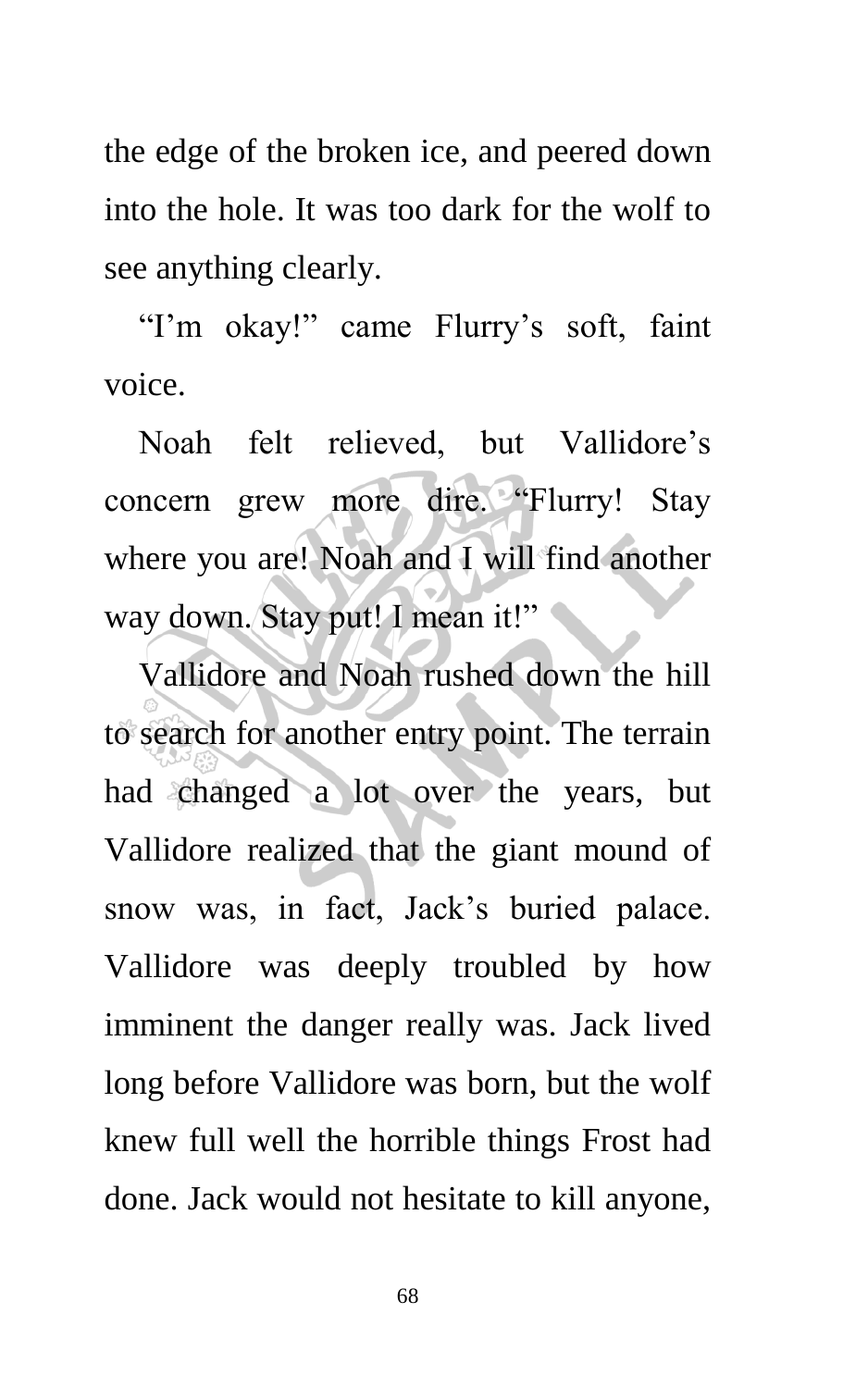not even a cub. Vallidore hoped that Flurry would do as he was told, for once, and stay put.

However, Flurry was far too inquisitive to simply stand by and do nothing. When his eyes adjusted to the cave's dark surroundings, he was able to make out the silhouettes of statues, columns, and arches. The hole up above helped. It allowed rays of light to beam down into the cave. Flurry stumbled through the dimly lit room before he came upon a torch mounted on the wall. Flurry still had his flint stones that Wolfhroc had given him from his last adventure. The only problem was that Flurry was not tall enough to reach it.

He pondered how to obtain the torch when something startled him. Flurry froze in place. He was not alone. The sound of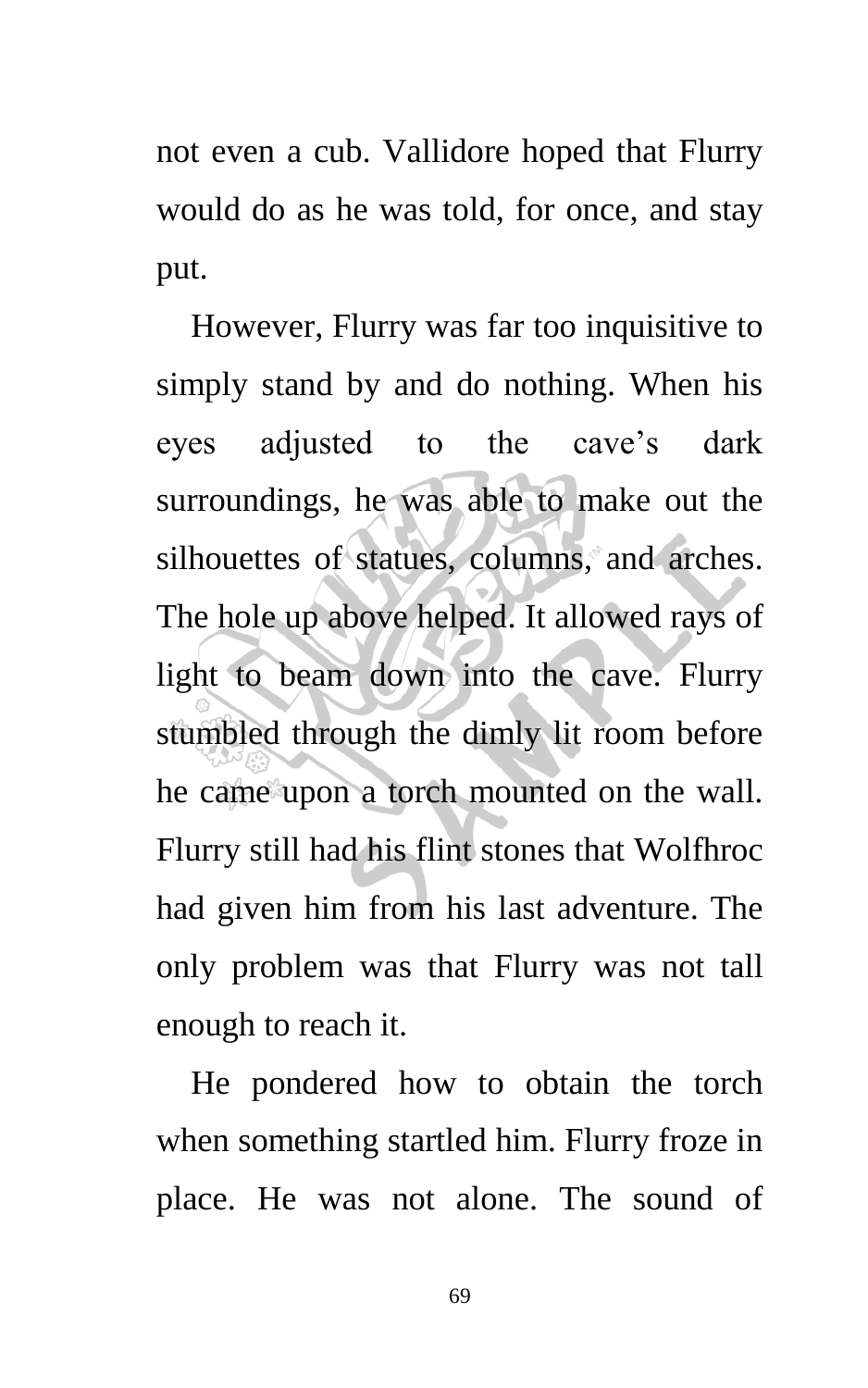footsteps approached. A chill shot down Flurry's body, and his fur stood on end. "Doggy? Is that you? Doggy?" The cub jerked his head to and fro with each sound that echoed across the stone walls. His heart sank as fear gripped him further.

Flurry thought he saw movement, but was unsure. He peered out into the distant darkness, but could not make anything out. *Maybe it was just a statue*, Flurry thought to himself. Flurry was content with that explanation until he saw it move. There was no mistake. Flurry was convinced that he was not alone in the darkness. The dark, shadowy figure moved closer. Flurry backed up. His movement alerted the other, and it came toward him quickly. "Ahhh!" Flurry screamed.

Flurry's bellow caused a rumble in the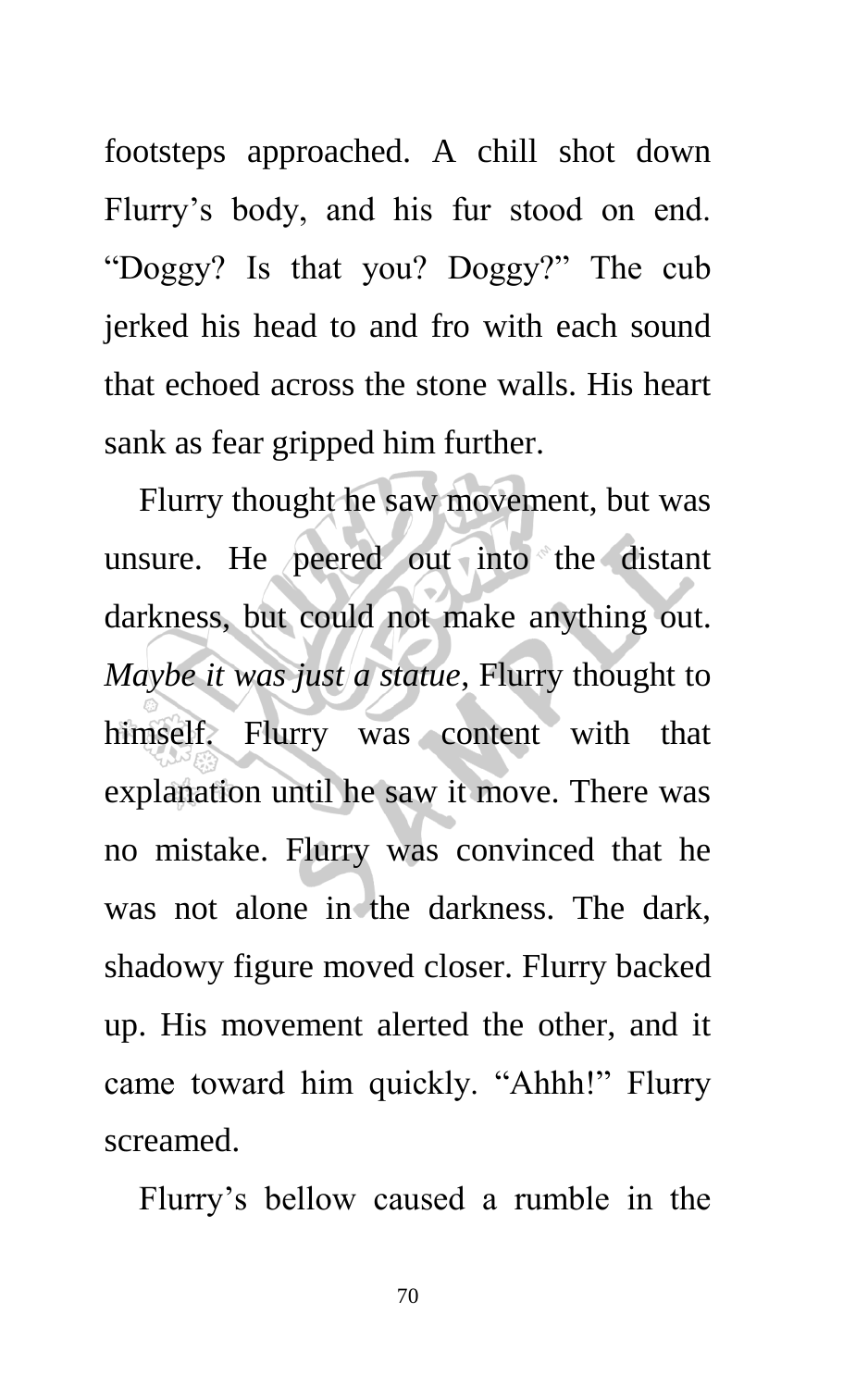cave, and icicles crashed down from the ceiling. The commotion knocked Flurry and the dark figure to the ground. *This is my chance!* Flurry thought to himself. The cub decided to gain the upper paw on the mysterious visitor while they lay on the ground – momentarily stunned from the fall. Flurry launched himself at the figure and tackled it. "Gotcha!" Flurry shouted in victory.

"Ouch! Flurry! Get off! It's me! Drizzle!"

A bit surprised, Flurry ceased his grip. "Oh! Sorry, Drizzle. I didn't know it was you. What are you doing here?" Flurry asked.

Drizzle stood up, brushed the dust off of his fur, and answered. "I could ask you the same thing. Right now, I'm looking for a light source. Your sister is trapped in some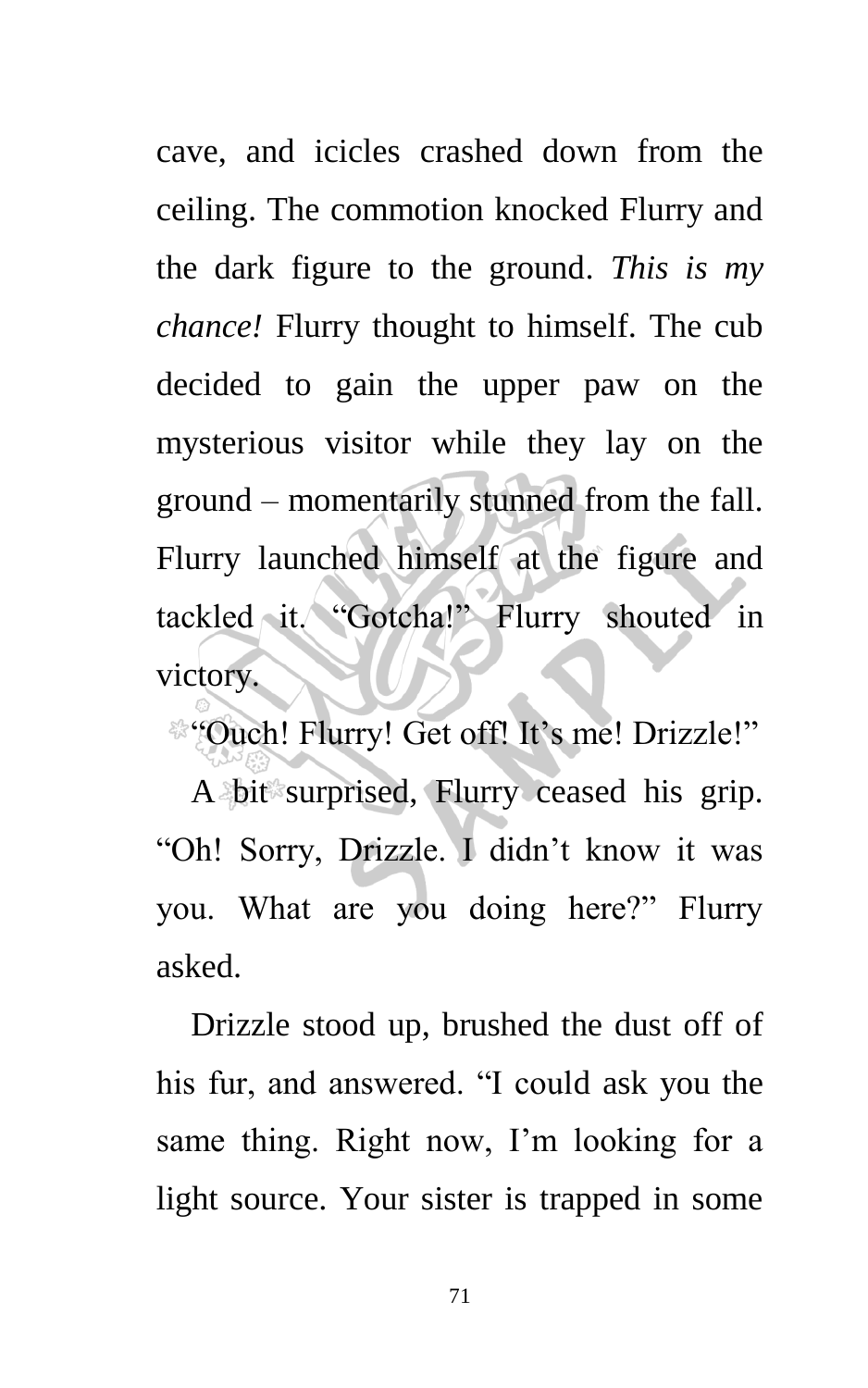sort of room, and I can't read the symbols on the door to figure out how to free her."

"Symbols? What symbols? What does that have to do with freeing my sister?"

"I think this place is booby-trapped. I could free Fall if I could just read the markings, but it's too dark in here."

"This should be a good thing. I thought you hate light?" Flurry sarcastically remarked.

"Really? You want to do this now? I'm trying to save your sister, and you make fun of me!" Drizzle shook his head and walked away.

Flurry sighed and followed after him. "Well, I have flint, so we could light a torch. Wolfhroc taught me how to do it."

"Who?"

"Never mind! Just help me reach that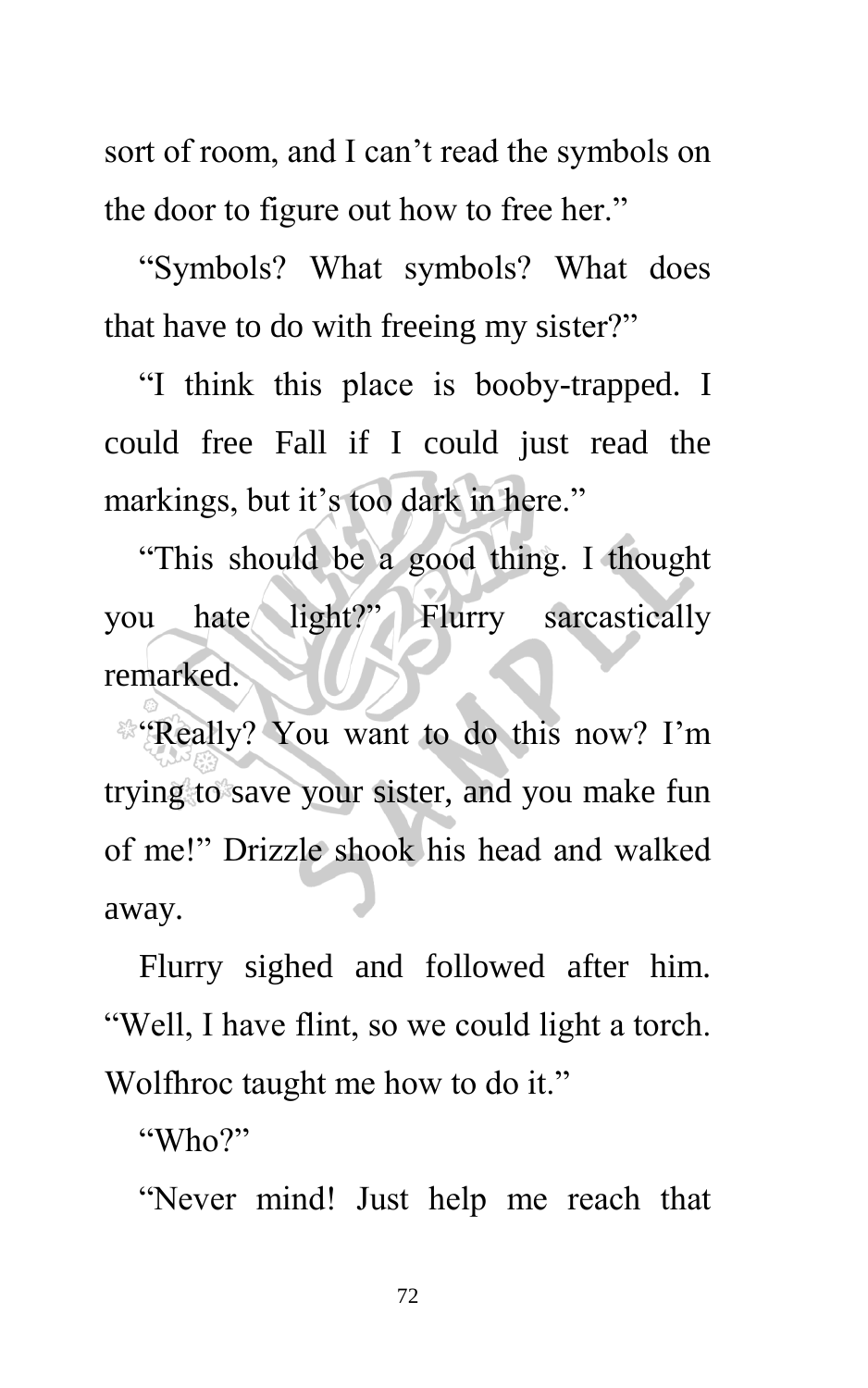torch!" Flurry pointed up at his target.

"How?" Drizzle asked.

"Let me stand on your shoulders. I think I can reach it."

"No, you can't."

"Yes, I can."

"No! You can't!"

"Why do you always have to argue with me?" Flurry shouted.

"I'm not trying to argue with you. I'm only stating a fact," Drizzle defended.

"Oh, so now you think you know it all?"

"I never said that I know it all. I'm just saying that you cannot reach that torch even if you were standing on my shoulders," Drizzle tried to articulate his meaning.

"Well, somebody is Mister Glass Half Empty!"

"No! You don't understand! You and I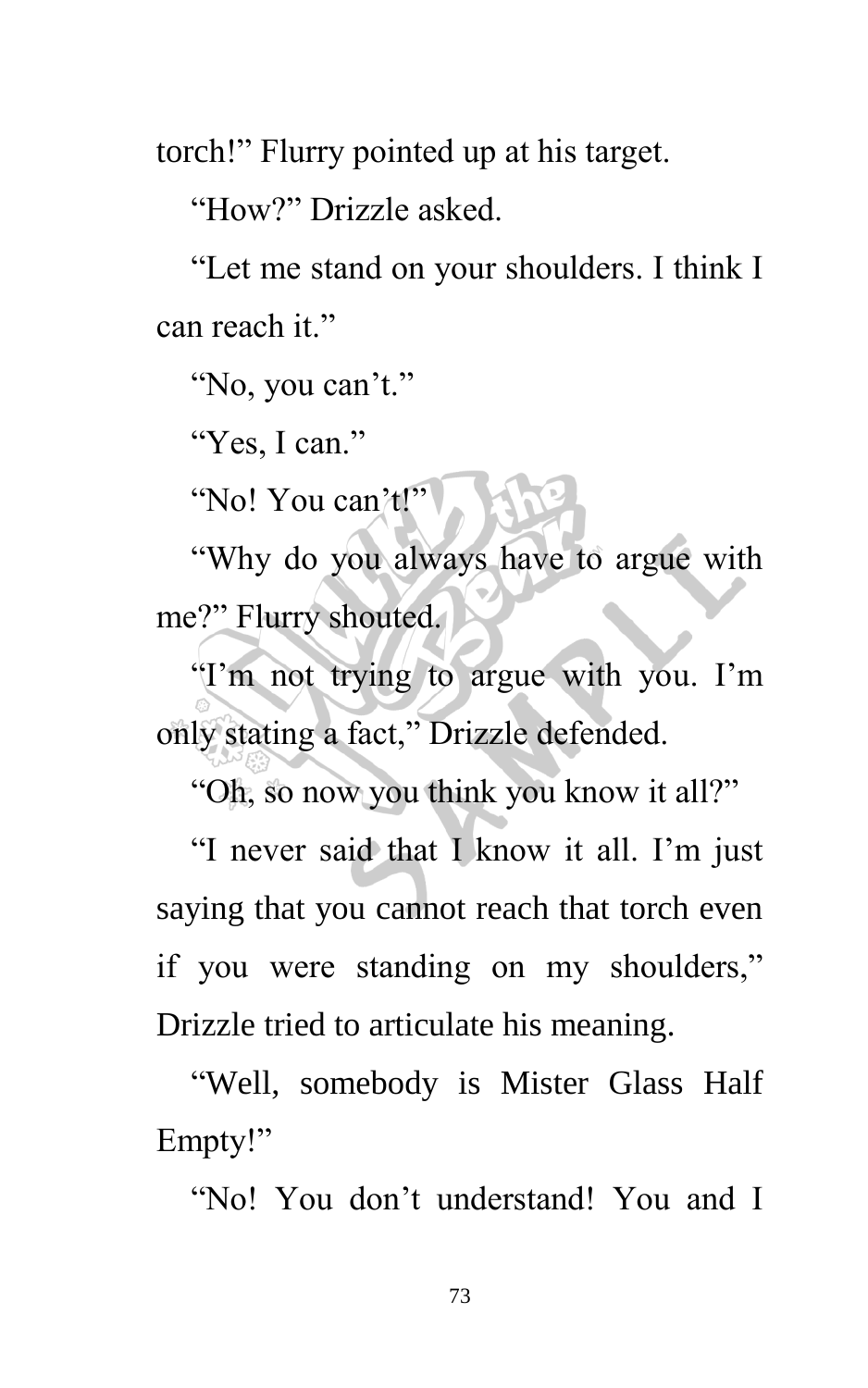are each eighteen inches tall. If you stood on top of my head, that would give us a combined height of three feet. The torch on the wall is at least five feet from the ground. There's no way we can reach it. We need to find another light source or something to stand on to give us some additional height."

Flurry did not know what to say. He always considered conversations with Drizzle to be so laborious. The black-furred bear frequently misunderstood dialogue, and conveyed or interpreted everything literally.

Flurry went along with Drizzle's plan, and they explored the cave for anything that would aid them. They were about to give up when they entered a large open room with a pedestal at the center. The room had a domed roof and an arcade that encircled the space.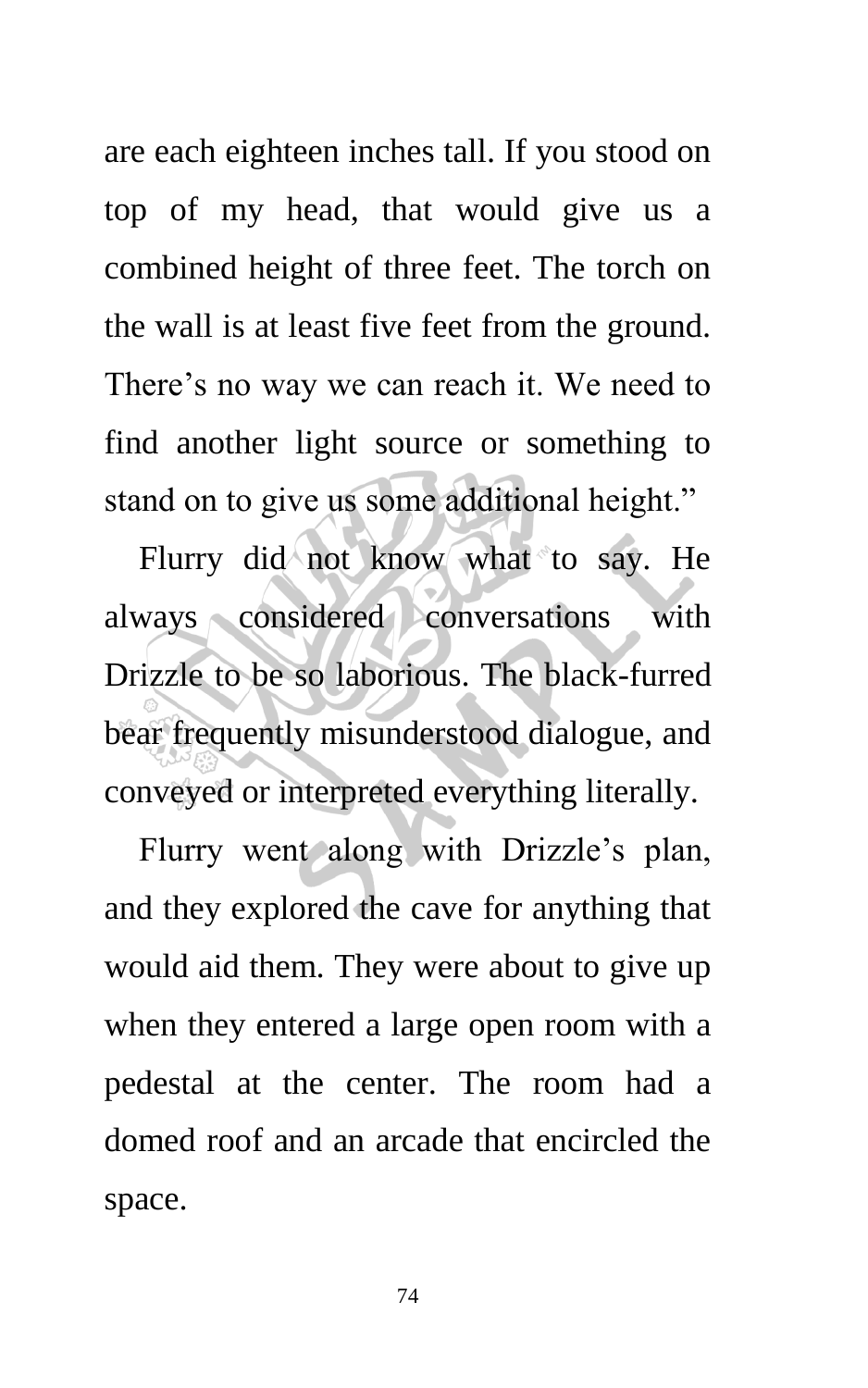"Look!" Flurry shouted. The cub's outburst caused the stone to rumble. Ice cracked and echoed throughout the adjoined chambers.

"Uh … Flurry? Maybe you shouldn't shout so loud," Drizzle advised with a cautious tone.

"Yeah, I'll have to agree with you on that one," Flurry replied. "Look at that! There's something glowing over there!"

Flurry and Drizzle rushed over to the pedestal together. There they found a golden-yellow gemstone which glowed and shimmered while it hovered in the air. "How do you suppose it floats like that?" Drizzle asked.

"I don't know! Who cares? It's very pretty though." Flurry was completely mesmerized by the jewel. "Ooooh!" was the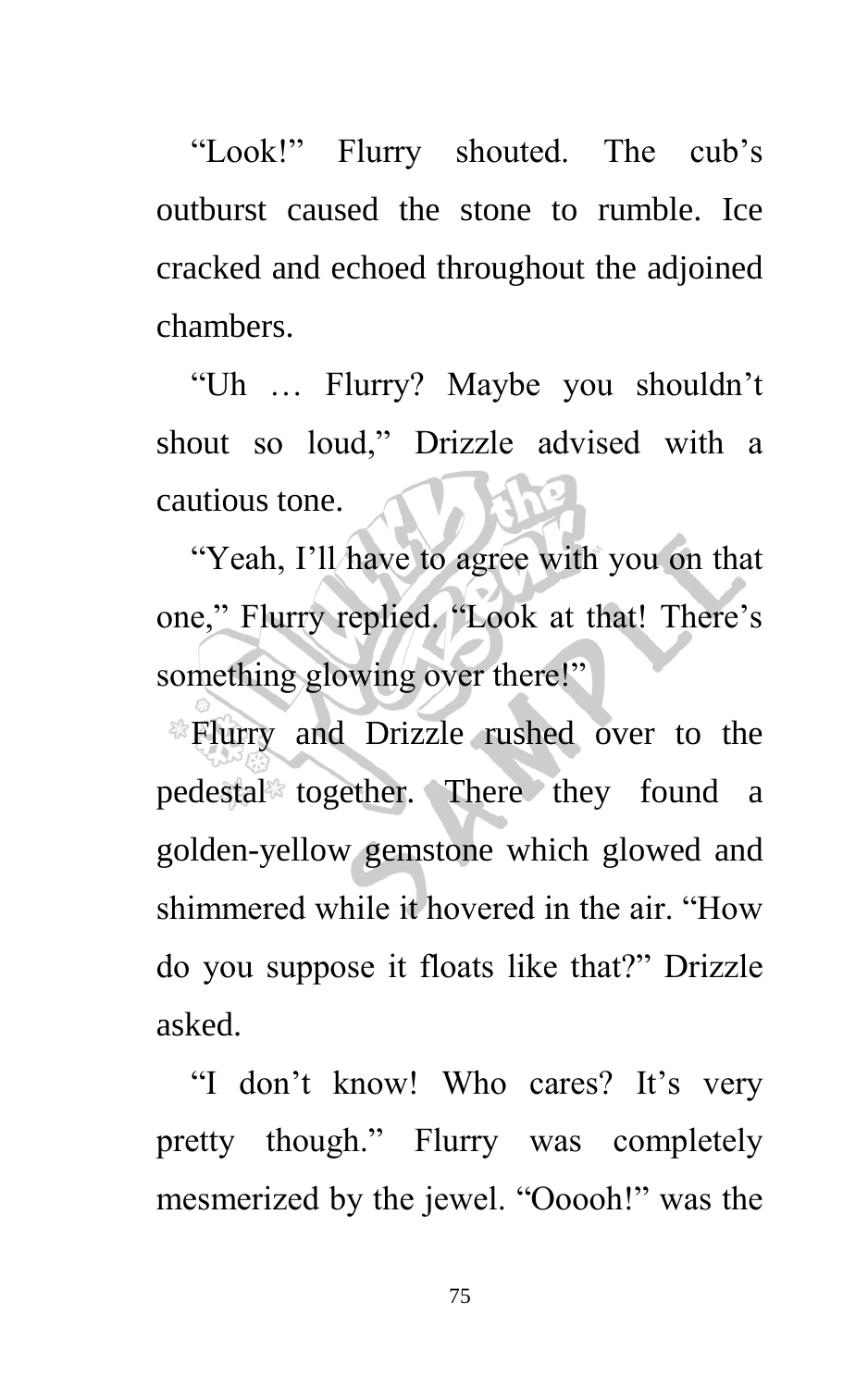only thing Flurry said. He was so entranced that he did not even blink.

Drizzle leaned forward and waved his paw in front of Flurry's face. "Flurry, come on! We need to go help your sister. Grab it and let's go."

"Right!" Flurry stretched his paw toward the gemstone, but it was slightly out of his reach. "That rock over there! It should be enough to boost me up." Flurry shuffled over to the nearby stone and pushed it toward the pedestal.

Drizzle would have helped Flurry, but something caught his attention. There was a plaque on the pedestal covered in ice. "Flurry! Look at this!"

Flurry stopped what he was doing and rushed over to look where Drizzle had pointed. Flurry picked up a small stone and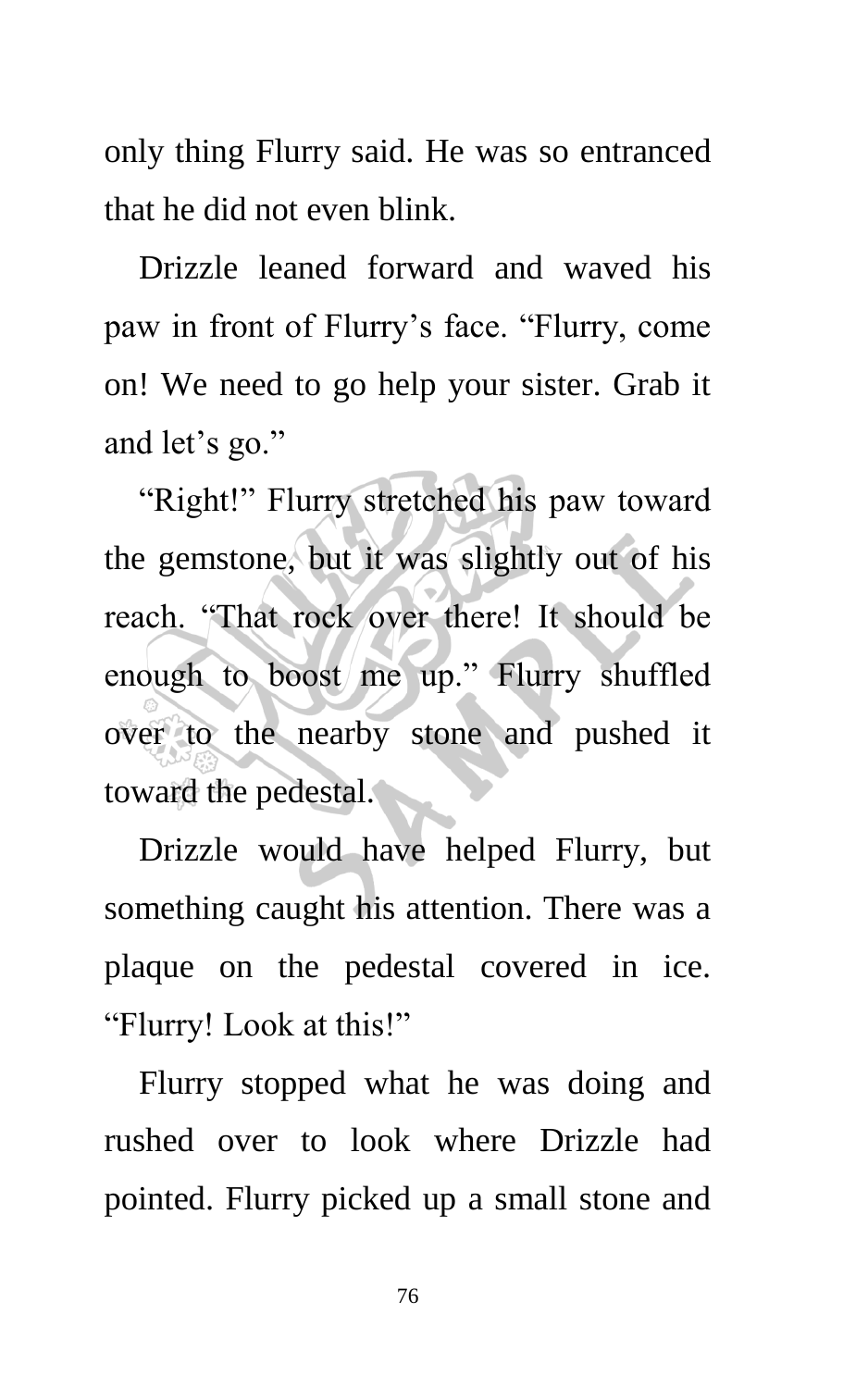smashed it against the ice. The frozen sheet broke away and fell to the ground. Drizzle brushed the remaining fragments away from the plaque. "What does it say?" Flurry asked.

"What do you mean? Can't you read?" Drizzle responded.

"Of course I can! I was just testing you to see if you could or not," Flurry dishonestly replied. He still had not learned, but was too prideful to admit it in front of Drizzle.

Drizzle, on the other hand, was adept with his reading skills for a cub his age. "It looks like a riddle. It says, 'Frozen in time, Frost will keep. Deep underground, Jack will sleep. By the origin paw, may the ice be moved. If so you do, all will be doomed. Beautiful and lovely, the gem may be. Remove it and find trouble indeed.' I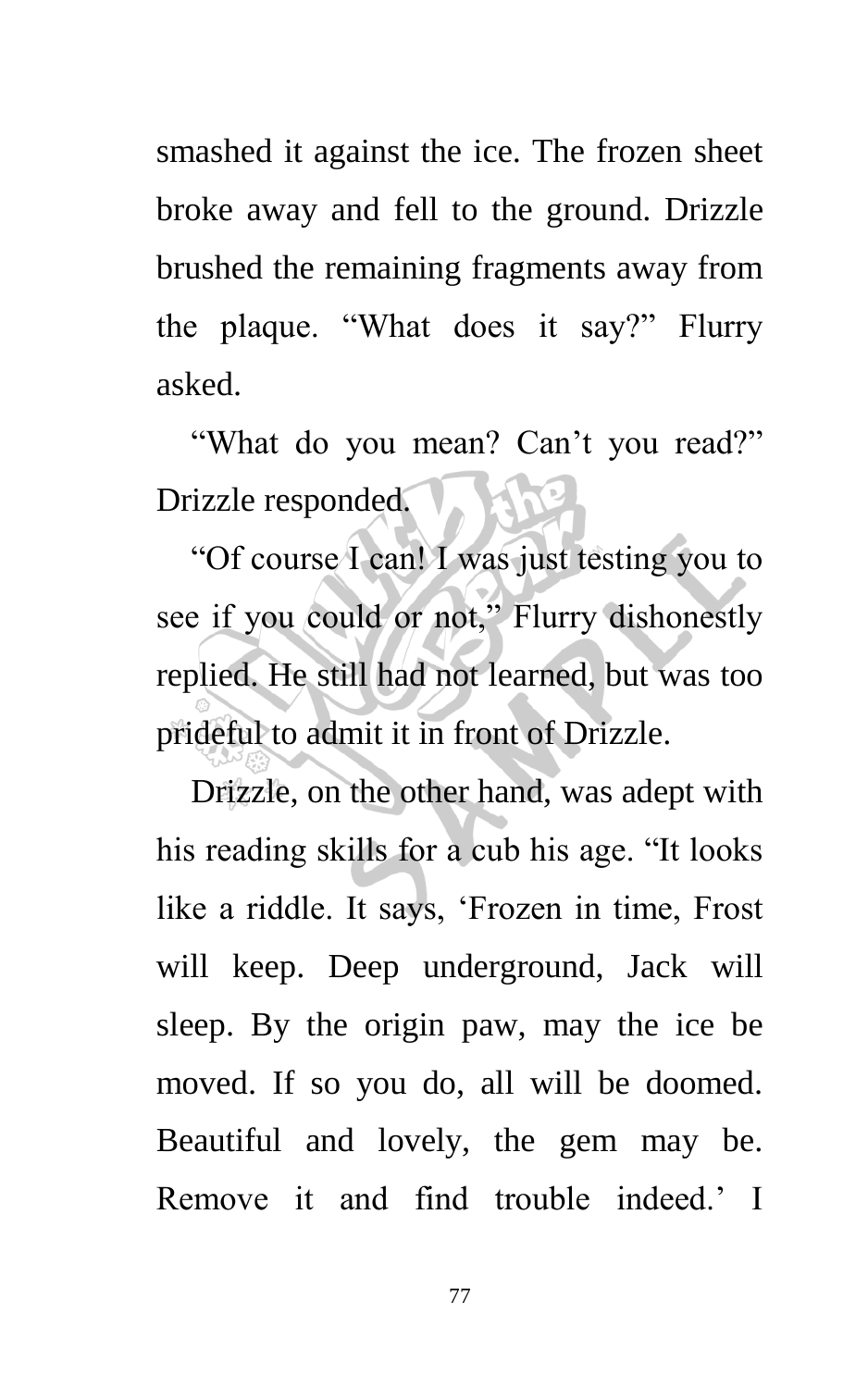wonder what that means."

In haste, Flurry answered, "Not important. Now help me with this rock!"

"Flurry, I think we need to be careful in here. This place isn't safe."

"Whatever. Be a wimp. I don't care."

Flurry's comment cut to the heart. Grieved, a tear fell from Drizzle's eye and landed on the plaque below. Drizzle wiped the tear off to find a second set of engraved letters. "Flurry! There's more!"

Drizzle brushed the second set of text off and found a single sentence which startled him. He scratched his head and glanced back and forth between the text and Flurry. It did not seem possible. Drizzle read it again: "Flurry, don't even think about it!" The cub's eyes widened, and his mouth fell ajar. Why did this engraved text have Flurry's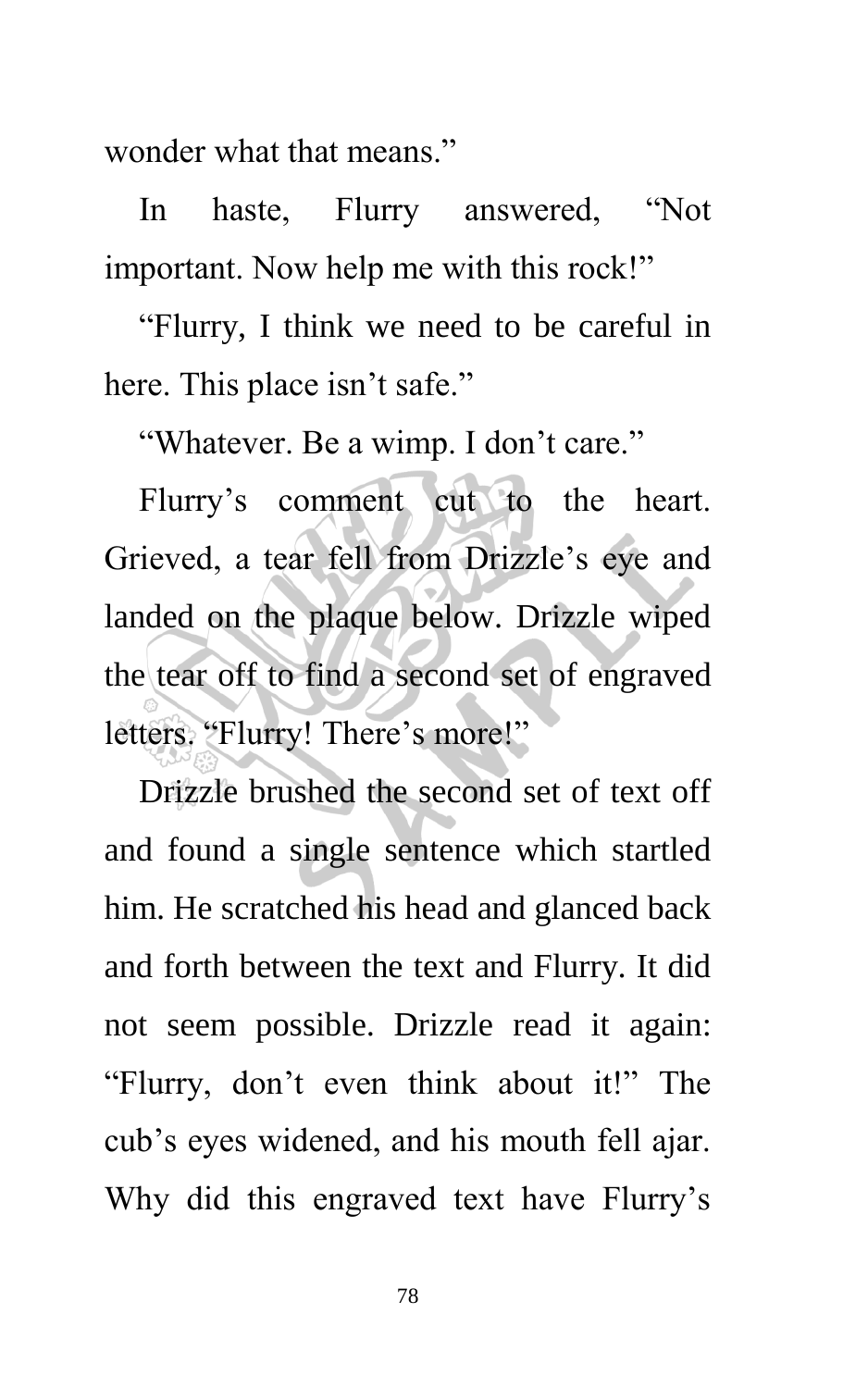name on it? How could such an old place know about Flurry? "Flurry! You have to see this!"

"Not now, Drizzle! I almost have the rock in place, no thanks to you, I might add." Flurry panted and gasped for breath while he pushed the stone. Doing it by himself was difficult and taxing for the little fellow.

"Flurry! This is important! It mentions you!"

**What?** That's not possible! Where?" Flurry rushed up to look.

"It says, 'Flurry, don't even think about it!"

"Yeah, right! You're just making that up. Really funny, Drizzle! Really funny!" Flurry was irritated that Drizzle would make such a poor attempt at a joke. Flurry shook it off and pushed the stone up to the pedestal.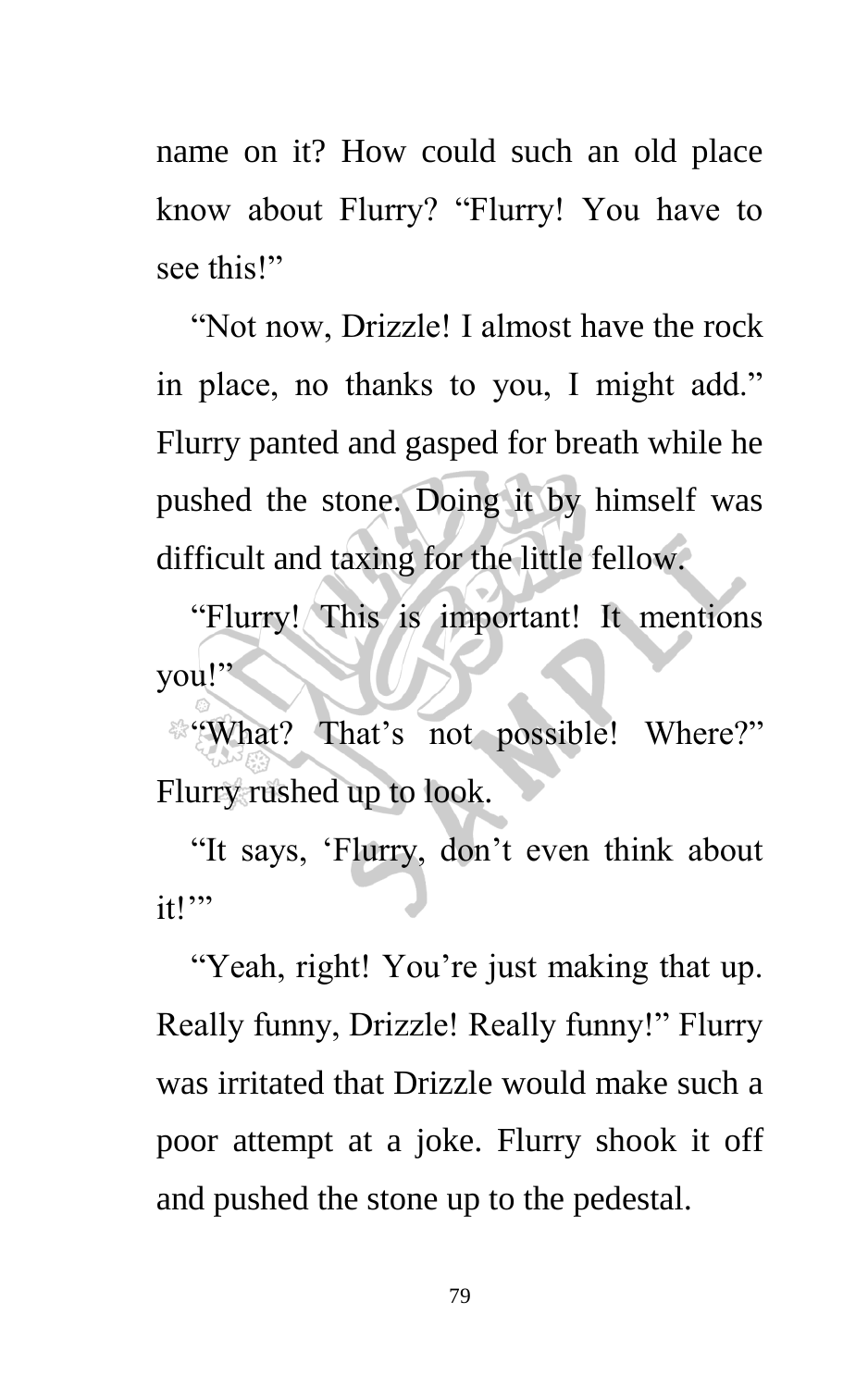"Would you two stop arguing and help me?" shouted a female voice in the distance. Suddenly the cave rumbled, and ice shattered and fell down around them.

Flurry realized that their voices carried pretty far inside the cave, and that his sister could hear him from whatever room she was currently trapped in. Flurry blushed and answered his sister. "So you heard all of that, huh?"

"Yes! Now hurry up and get me out of here!" Fall bellowed. Her action made more ice crumble and smash down from above. The place shook hard enough that Flurry and Drizzle both stumbled to the ground.

Before Drizzle had a chance to recover, Flurry had already returned to his task. He reached for the glowing, yellow crystal. "Flurry, no!" shouted a distant voice, but it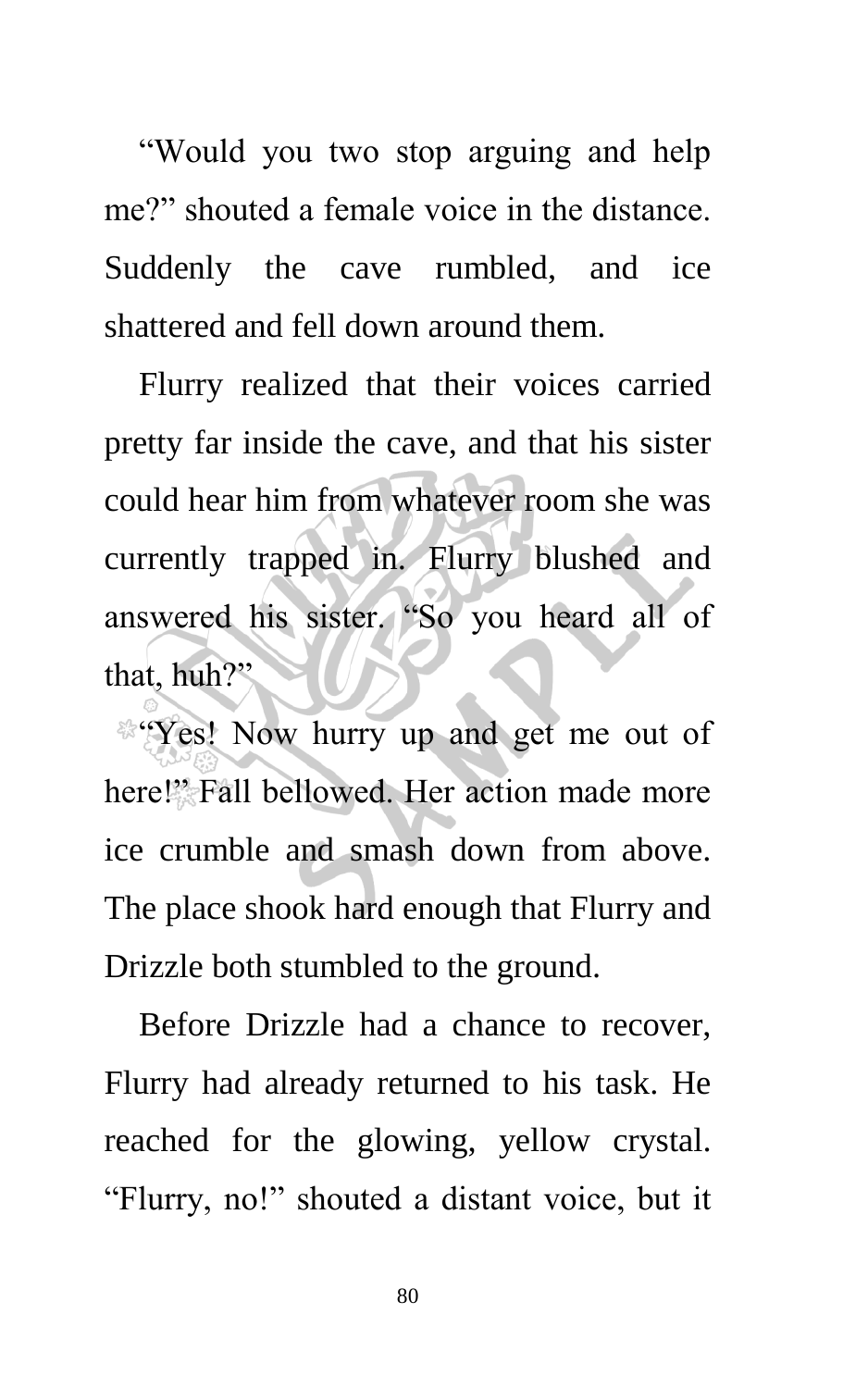was too late. Flurry grabbed the radiant stone. He looked up from his paw, which now held the gem. It had changed from emitting yellow light to blue. Flurry saw Vallidore and Noah off in the distance.

The entire cave shook, and an evil laugh echoed throughout the cavern walls. Icicles fell all around them. The floor cracked and gave way. Stones shoved out from the walls, which caused them to buckle. The entire place was falling apart. Flurry and Drizzle could barely stand while the ground shook vigorously.

"Help me!" Fall shouted. Flurry and Drizzle rushed to the wall that Fall was trapped behind.

"Stop! You must be careful about this! If she's caught in one of Jack's traps, the wrong button or switch could end her life!"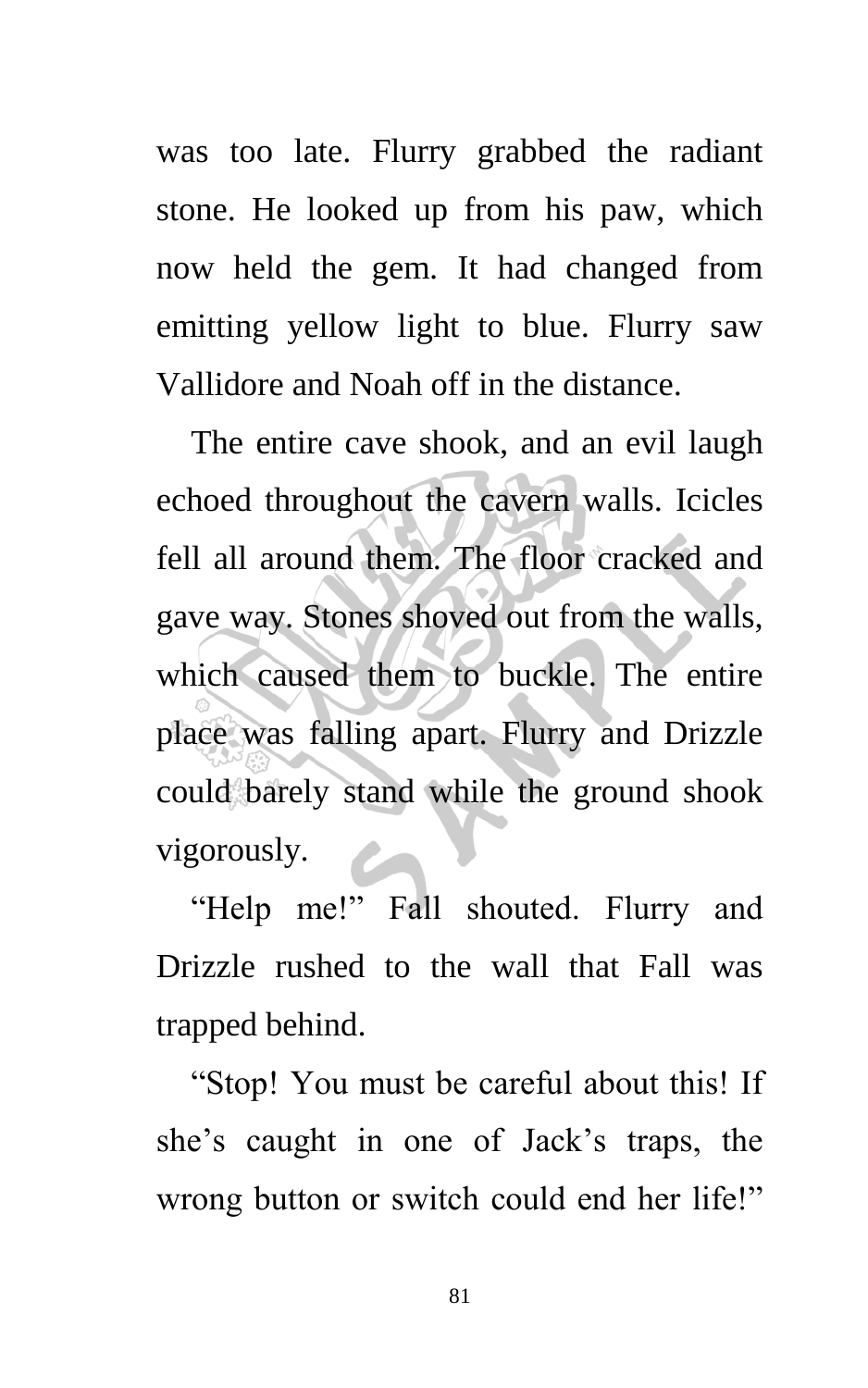Vallidore shouted.

"Now that we have some light, I believe I can do this," Drizzle answered.

"We need to free her and get out of here quickly! The whole place is coming down around us!" the wolf replied.

Vallidore was correct. The stone roof was collapsing, and rocks dropped more frequently. "Hurry!" Fall screamed.

"We're here! We're here! We're going to get you out! Just hold on!" Drizzle called out to her. "Flurry, hold up the light so I can see."

Flurry did as Drizzle instructed. The crystal's light revealed a peculiar locking mechanism on the door. There was a square indentation in place of a typical lock. Within the recess of the strange lock were many differently-sized rectangular shapes that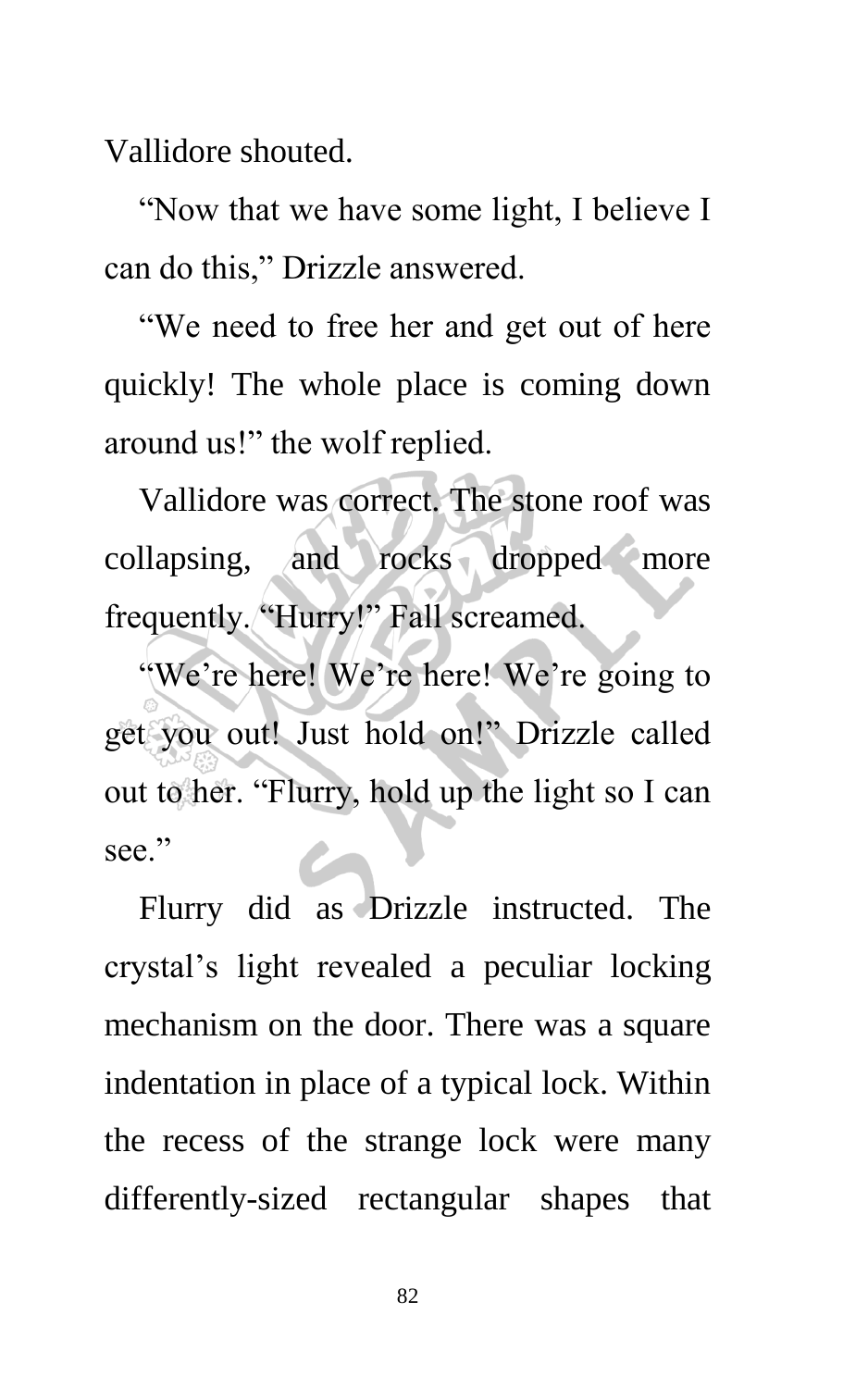were able to slide in different directions. "What kind of a lock is this?" Flurry asked. "What ever happened to using a key?"

"It's a puzzle lock. This is very common in the land of Nallan Min. That's where Jack is from," Vallidore answered. "It can only be opened by sliding the pieces in the right direction. If you do it the wrong way, it will undoubtedly activate a deathtrap that would certainly spell doom for Fall."

**"I'm good at games!** Let me try!" Flurry ran up and started to fiddle with the puzzle lock faster than anyone could react.

"No!" shouted Drizzle and Vallidore in unison, but it was too late. Flurry had activated the trap – this much was obvious when Fall screamed.

"Flurry, help me! The ceiling is coming down on me!" Fall cried as the room got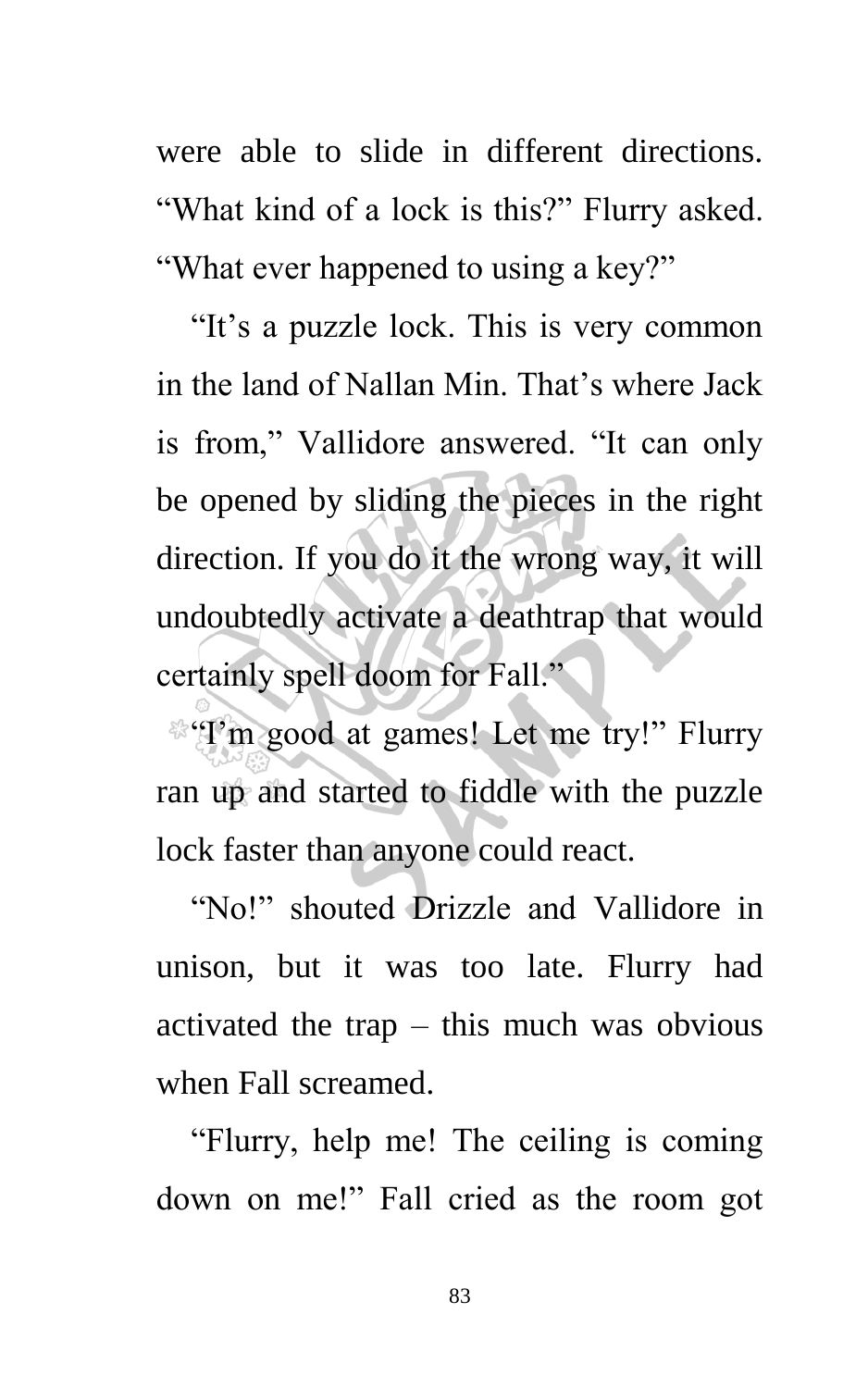smaller and smaller.

Drizzle pushed Flurry out of the way, "Let me do this!"

"Hey!" Flurry replied.

Noah quickly grabbed Flurry and pulled him back. "Noah is correct! Let Drizzle do it!" Vallidore ordered.

Time ticked away. The walls of the cave collapsed further. Stones collided with the floor and sprayed fragments of rock in every direction. Drizzle's paws moved speedily. He continued to maneuver the different pieces of the puzzle lock.

The top of the room drew nearer to Fall's head. "Guys! I'm going to be crushed! Please hurry!"

There was no reply. Fall could not hear anything except the rumbling of the walls as they gave way. Fall sat in a corner with her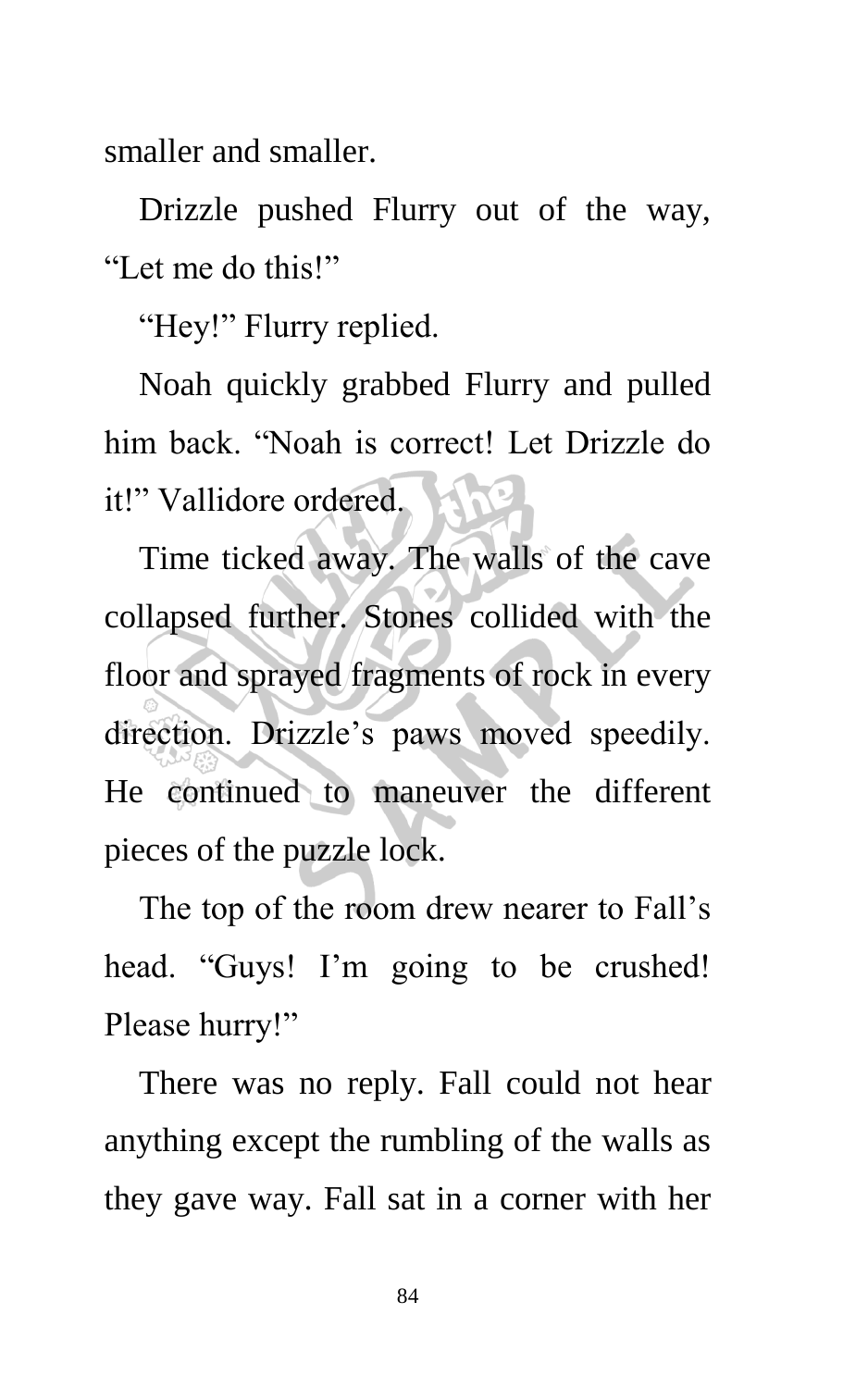arms wrapped around her legs. Her hope of survival dwindled. She buried her face between her knees and cried.

The stone roof continued to draw nearer with each second. It now touched the top of her head. Fall lay down flat on the floor, and attempted to call out to her brother once more. Tears streamed down her creamcolored fur.

"Flurry, tell Mama and Papa I love them, and that I'm so sorry!" She paused momentarily to sob. "Oh, and Flurry, despite our differences I love you very much!" Fall did not hear a reply. "Flurry? Flurry?" She screamed, "Flurry!" Her death was imminent. The room continued to shrink. In a brief moment Fall would be crushed.

She closed her eyes and bawled. Fall braced herself for the inevitable. The rock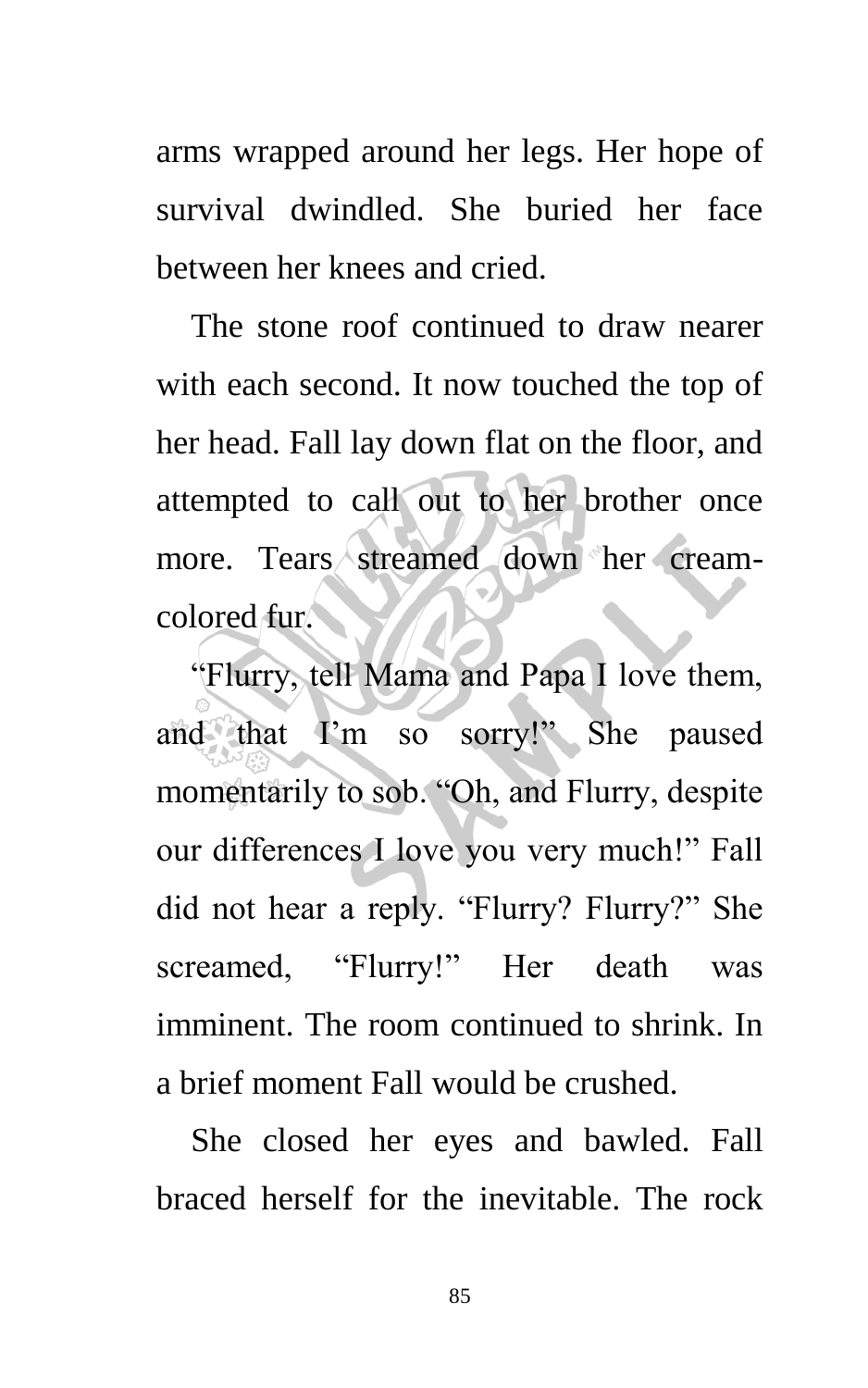surface inched down and pressed against her ears, but suddenly ceased. The ceiling reversed its direction, and quickly returned to its original spot.

The door opened. "Come on!" shouted Flurry and Drizzle together. They beckoned for her to come out of the room. Tears of joy came down from her eyes. She smiled and bolted out of the room as quickly as she could.

We have to go! Now!" Vallidore shouted.<sup>\*</sup>

"So soon?" echoed an evil voice.

"Uh, what was that?" Flurry asked uneasily.

They all froze in their tracks. Vallidore turned to look in the direction of the pedestal. Just beyond it stood two stone statues, and between the statues were steps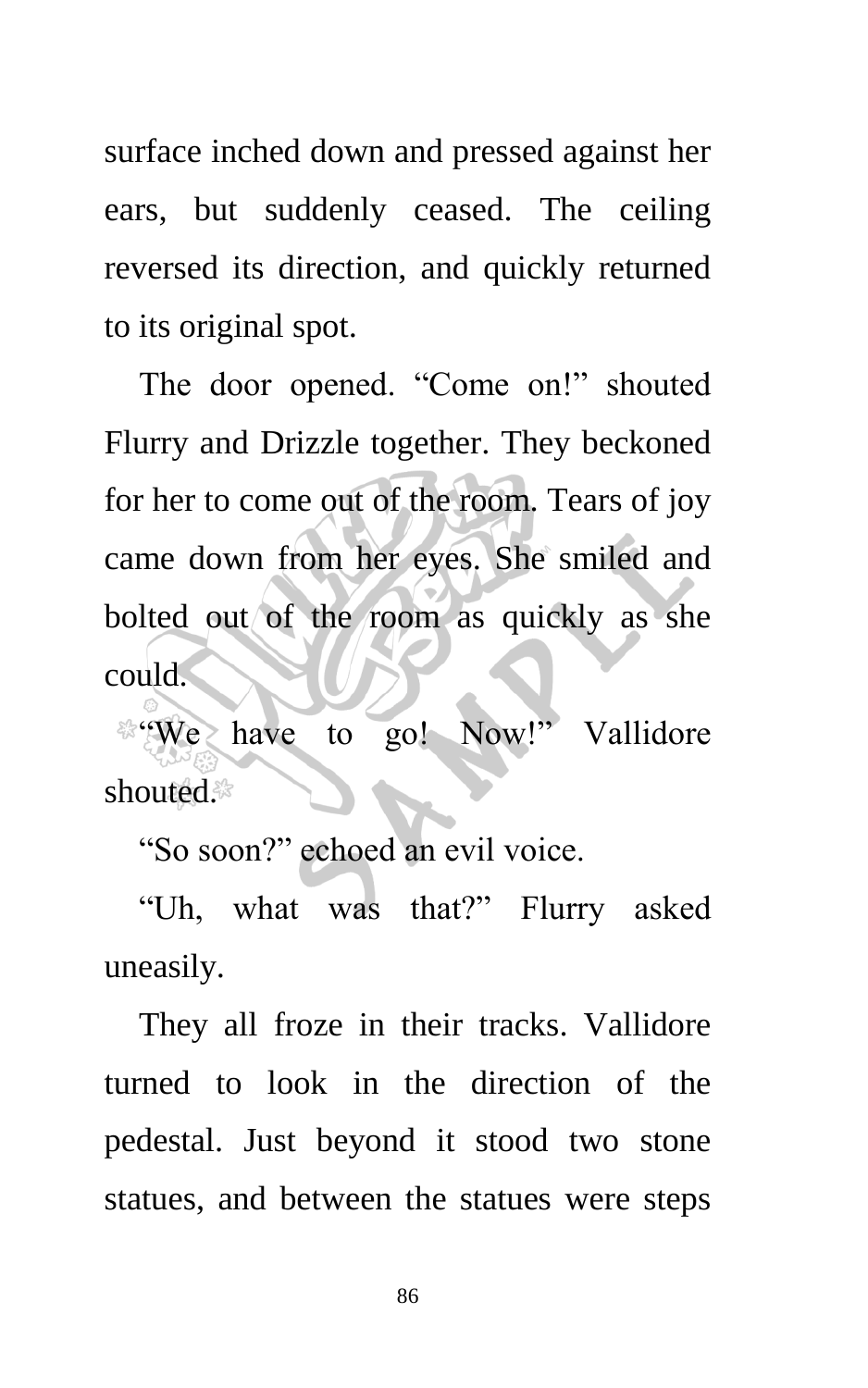that led up to a throne. The throne was not clearly visible, since it had been covered in ice. As Vallidore stared at the ice-covered throne, cracks formed across it. The wolf looked back at the cubs and shouted, "Run!"

They ran as fast as they could, but the ground shook so much that they kept falling. Stone and ice continued to shatter everywhere. It was clear that the entire palace would cave in very soon. Each step they took was riddled with danger. In fact, Flurry would have been crushed if it had not been for Noah. The lion leapt and shoved Flurry out of the path of a falling stone.

It looked like they would make it. They were near the opening of the cave, when tragedy struck. The roof fell down behind the cubs and sealed Vallidore inside.

"Doggy!" Flurry shouted.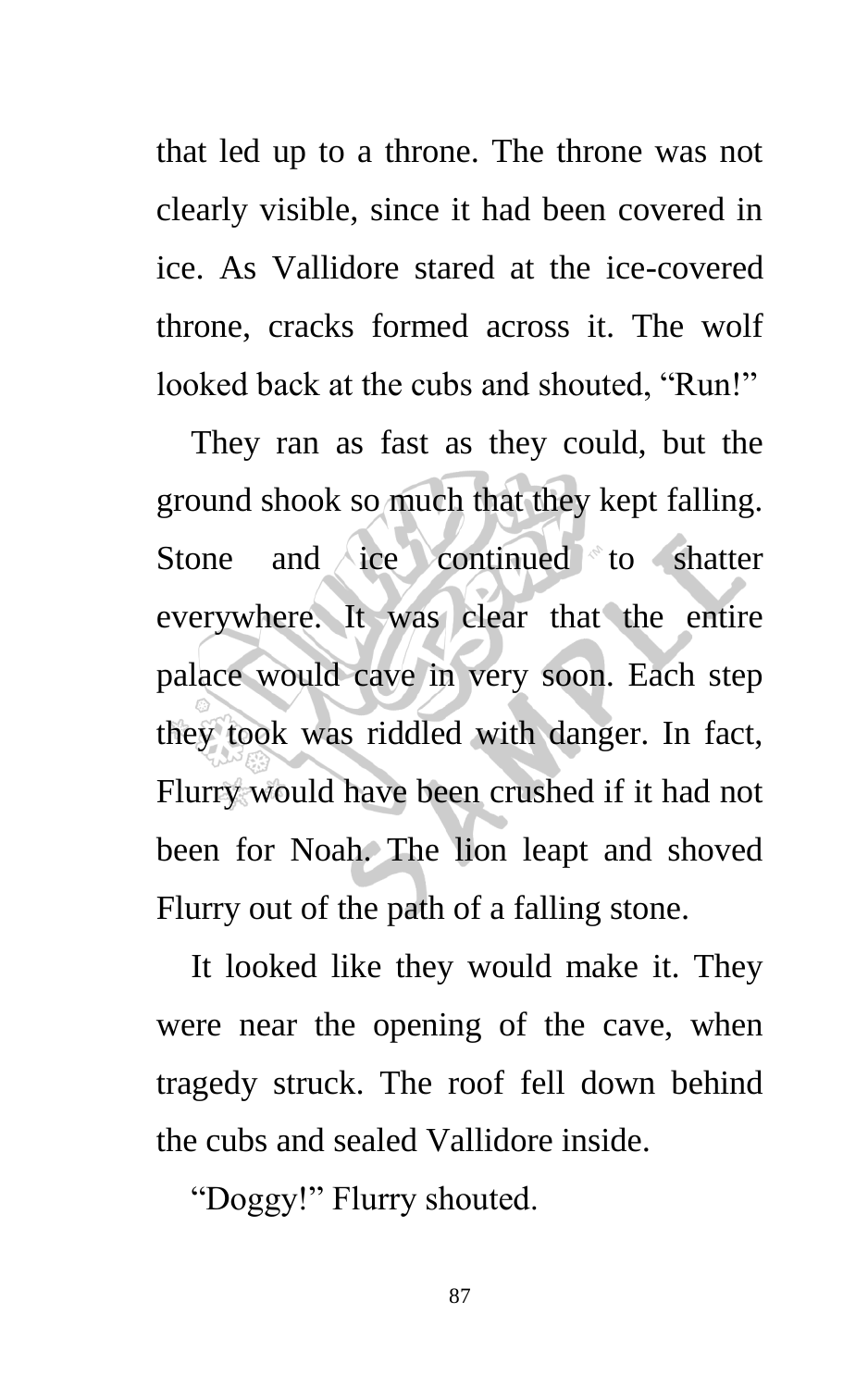"Oh no! What are we going to do?" Fall asked.

"Vallidore knew the risks. He ordered us to escape. We need to respect his wishes," Drizzle answered.

"We can't leave Doggy behind!" Flurry insisted.

"The reason he came here was to ensure our safety. Going back puts us at risk again," Drizzle tried to reason.

"You're just saying that because you're a coward!" Flurry shot his insult at Drizzle.

"No, I'm not!"

"Yes, you are!"

Fall interjected before the argument got worse. "Both of you, stop it! I'm so sick of you two fighting all of the time! This wouldn't even be happening if you two weren't always bickering with each other! I